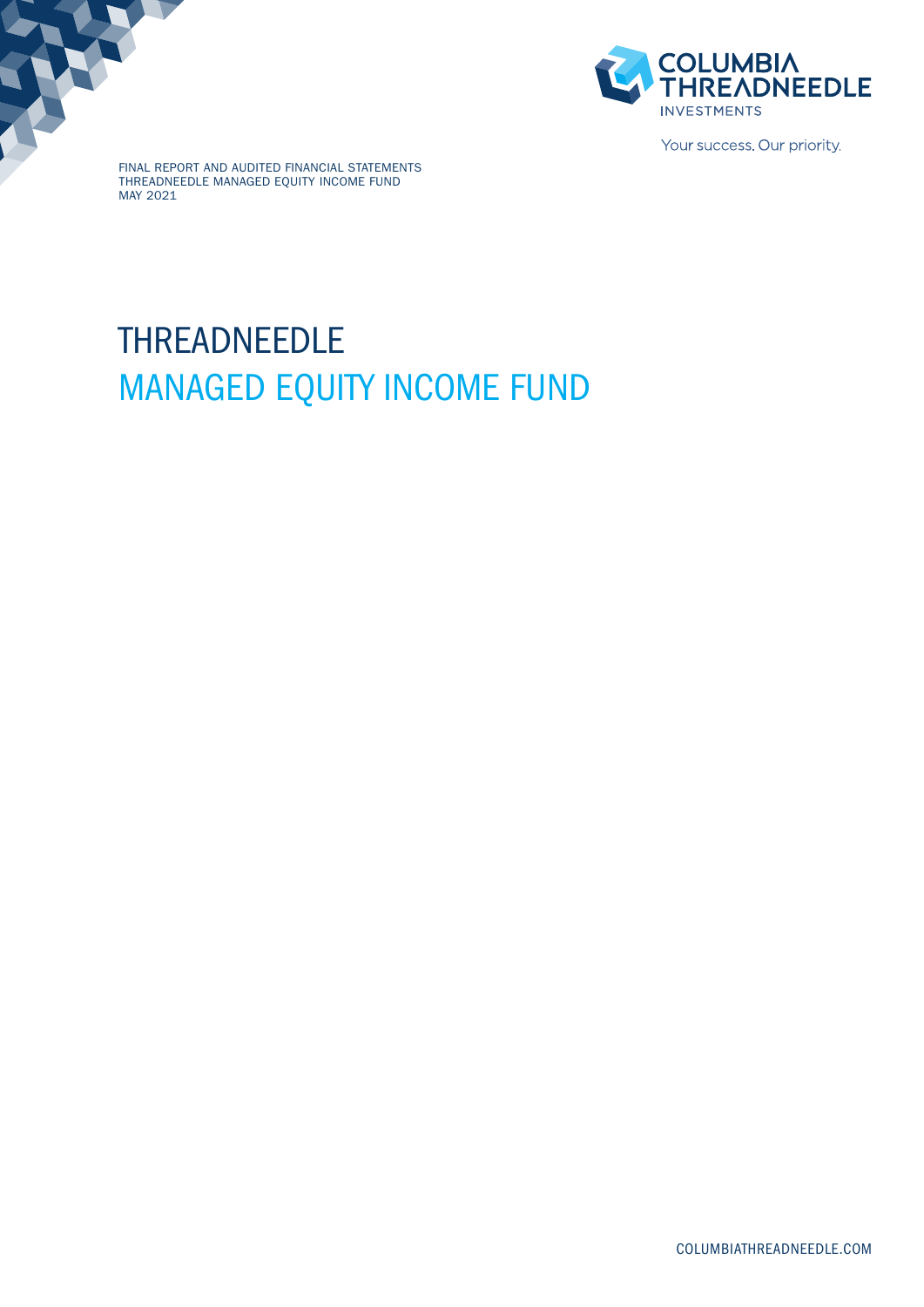# **Contents**

|                                                 | 2              |
|-------------------------------------------------|----------------|
|                                                 | $\overline{2}$ |
|                                                 | 3              |
|                                                 | 4              |
| <b>Statement of Change in Net Assets</b>        | 4              |
|                                                 | 4              |
|                                                 | 4              |
|                                                 | 6              |
|                                                 | 7              |
|                                                 | 10             |
| Statement of the Trustee's Responsibilities and | 10             |
|                                                 | 11             |
|                                                 | 12             |
|                                                 | 13             |
|                                                 | 15             |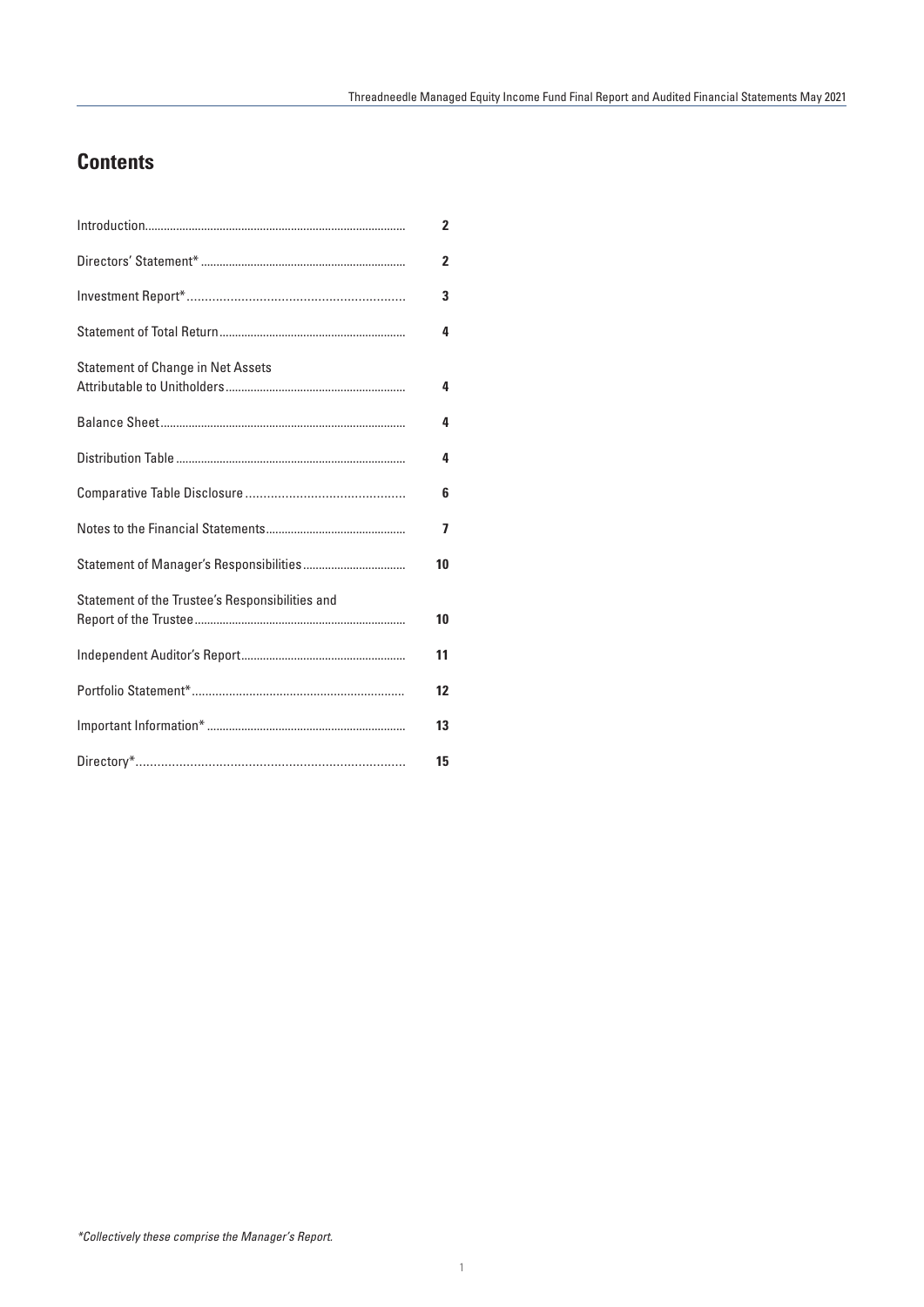# **Introduction**

This Final Report and Audited Financial Statements cover the period from 26 February 2021 to 14 May 2021 which is the final accounting period, and review the performance and market background for the Threadneedle Managed Equity Income Fund. The Fund was closed on 9 April 2021. The assets and liabilities of the Fund were transferred to a new sub-fund (of the same name) launched in Threadneedle Opportunity Investment Funds ICVC and the Fund ceased trading on that date. Accordingly the Fund is no longer a going concern and this is the Final Report for the period 16 May 2020 to 14 May 2021. The termination of the Fund was completed on 14 May 2021.

We hope that you find the report informative. Should you require any further information regarding any aspect of your investment, or about our other products, we would be pleased to help. Alternatively, you may find it helpful to visit columbiathreadneedle.com for further information about Columbia Threadneedle Investments.

Thank you for your continued support.

Lynkathery.

**L Weatherup Director**

# **DIRECTORS' STATEMENT**

In accordance with the requirements of the Financial Conduct Authority's Collective Investment Schemes (COLL) Sourcebook, we hereby certify the Report and Audited Financial Statements on behalf of the Directors of Threadneedle Investment Services Limited.

LMNeathery.

**L** Weatherup **R** Vincent **Director Director**

19 August 2021

Peus

2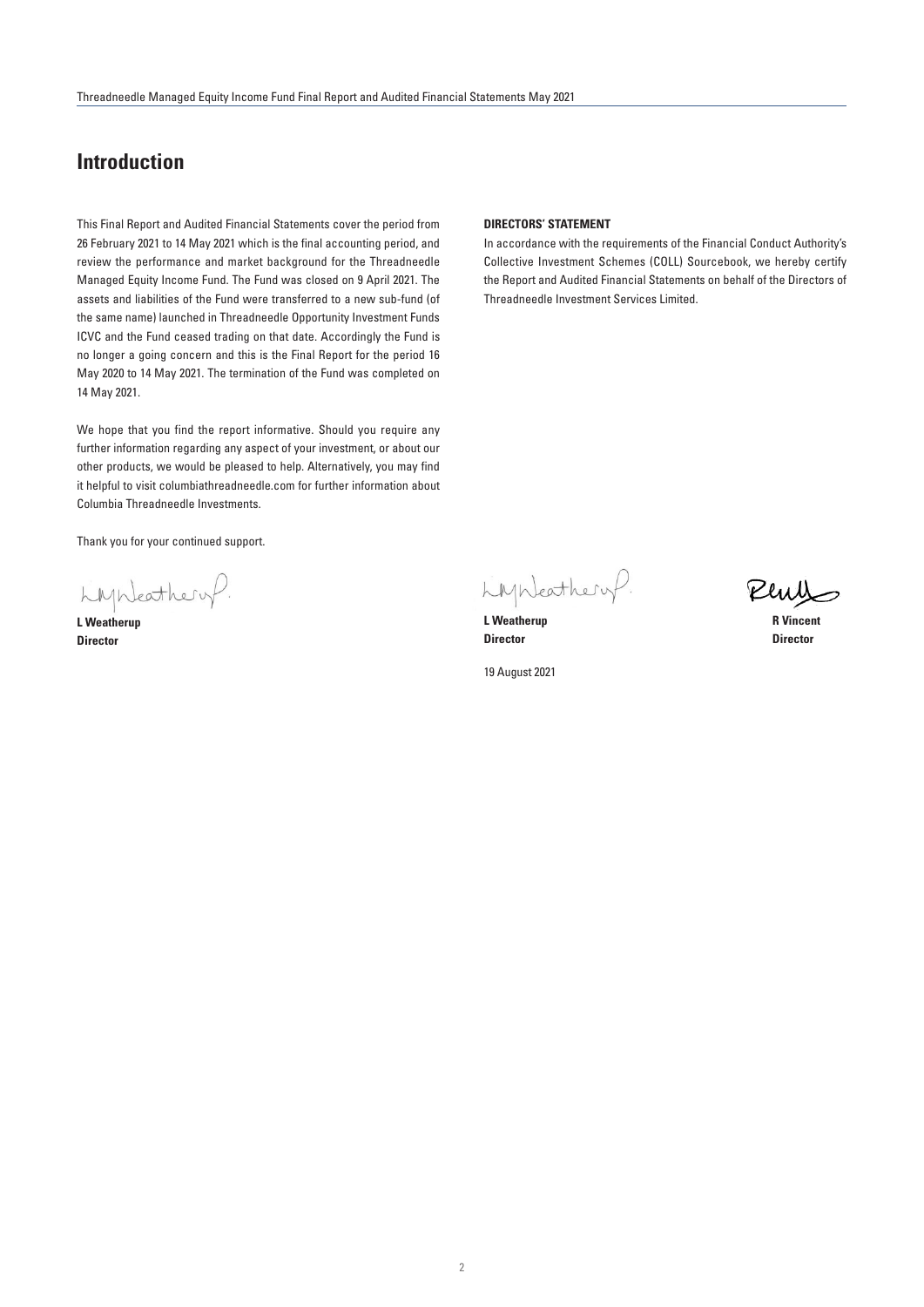# **Investment Report**

Threadneedle Managed Equity Income Fund (The Fund) was closed on 9 April 2021. The assets and liabilities of the Fund were transferred to a new sub-fund (of the same name) launched in Threadneedle Opportunity Investment Funds ICVC on that date and the Fund ceased trading on that date. Accordingly the Fund is no longer a going concern and this is the Final Report for the period 26 February 2021 to 14 May 2021.

# **Investment Objective and Policy**

To provide a growing income with potential for capital growth.

The Fund will invest at least two-thirds of its assets in funds managed or operated by companies in the Threadneedle group. These funds may invest worldwide.

The Fund will invest at least two-thirds of its assets in funds that invest in company shares, but will also have some exposure to fixed income securities. The Fund may also hold cash, near cash and money market instruments.

Up to 20% of the value of the Fund may be invested in funds that invest in derivatives for purposes other than Efficient Portfolio Management.

# **Review**

This report covers the period from 26 February 2021 to 14 May 2021. Following on from the closure of the Fund on the 9 April 2021, the Authorised Fund Manager decided to terminate the Fund as all its residual assets and liabilities were settled. The termination of the Fund was completed on 14 May 2021.

# **Performance**

From 26 February 2021 to 9 April 2021, the offer price of Class A units for the Fund has risen from 74.44p to 77.80p.

Over the same period, the offer price of Class B units has risen from 77.63p to 81.12p.

Over the same period, the offer price of Class Z units has risen from 108.70p to 113.50p.

Looking at performance within its peer group, the total return on the Fund\* from 28 February 2021 to 31 March 2021, including net reinvested income, is +3.79% as compared to a median return of +3.12% over the same period. In view of the nature of the trust and its investment remit, there is no directly comparable market index.

The requirement to maintain a good level of income for investors means that a significant proportion of the portfolio continues to be held in funds with exposure to bonds.

# **Market Overview and Portfolio Activity**

The review period was dominated by the so-called 'reflation trade', as successful vaccine rollouts in the US and UK, and more fiscal stimulus from the Biden administration underpinned optimism about a strong revival of global economic growth. All of this helped equities to deliver strong gains, while also fostering expectations of higher inflation; as a result, yields on core government bonds (which move inversely to price) rose sharply. Corporate bonds held up better, with credit spreads narrowing in both investment grade (IG) and high yield (HY). Better-than-expected corporate earnings also bolstered sentiment towards risk assets.

The MSCI AC World index produced a solid positive return in localcurrency terms, but this was reduced on a sterling basis as the UK currency strengthened. Investors continued to rotate out of stocks that had performed best amid pandemic-driven restrictions – such as the big technology names – and into beaten-down cyclicals with the most to gain from an economic reopening. The chief beneficiaries included financials, which were buoyed by rising bond yields, along with energy and materials, which were lifted by rising commodity prices.

The FTSE All-Share index also performed well, helped by the rotation towards cyclicals. UK equities also benefited from the country's rapid vaccine rollout. Together with the easing of pandemic-related restrictions in April and May, this fostered hopes of a strong economic rebound. Meanwhile, first-quarter earnings were generally well received. The UK's improved economic outlook propelled the pound higher, as did fading prospects that the Bank of England would adopt negative interest rates.

The US vaccination programme got off to a sluggish start, but later accelerated to become one of the fastest in major economies, alongside that of the UK.

President Biden signed a \$1.9tn fiscal-stimulus bill into law in March, and subsequently announced a \$2tn package focused on infrastructure and a \$1.8tn proposal to invest in education and childcare. Despite the surge in planned spending, the Federal Reserve downplayed concerns about higher inflation – even as consumer prices jumped the most since 2008 in April – and indicated that interest rates were unlikely to rise before 2024.

In contrast to the UK and the US, the EU's vaccine rollout was slow initially due to supply problems and safety concerns, before picking up speed in April. Still, countries including Germany, France and Italy imposed tighter lockdown measures in response to rising COVID-19 infections and deaths. As a result, the eurozone economy contracted in the first quarter of 2021, slipping back into recession. Even so, inflation in the euro area hit a twoyear high in April. Meanwhile, the European Central Bank (ECB) ramped up its debt purchases in response to rising bond yields and suggested that higher inflation would prove to be temporary.

In fixed income, yields on benchmark 10-year US and UK government bonds increased sharply during the review period. The rise in German bund yields was more modest, given the ECB's support and the EU's initially patchy vaccination programme. Credit spreads tightened in the sterling IG and European HY markets.

In terms of activity, there was little change over the review period. The largest allocation was still to UK equities, which accounted for nearly two-thirds of the portfolio. Approximately 20% was invested in global and European equities. The remainder was largely invested in UK IG and European HY bonds, with a small portion in cash.

Despite the ongoing battle with coronavirus, a synchronised global economic recovery is underway. Risk assets have staged a remarkable rebound over the past year, helped by the greater number of efficacious vaccines than many expected, and crucially, a continuation of the enormous stimulus from governments and central banks across the world. The improved prospects for the world economy have led investors to factor in a quicker start to the next interest-rate hiking cycles in the US and the UK. This has pushed up government bond yields, but the degree to which it has impacted equities and credit spreads has so far been relatively modest. We believe that increases in inflation will be transitory and only anticipate a gradual tapering of emergency support over the second half of 2021.

Turning to the UK equities market, valuations are deeply discounted relative to global averages, as a result of the earlier uncertainty around Brexit and COVID-19. However, the outlook is now more positive as vaccines are rolled out, and the UK market offers global exposure alongside attractive governance factors. Global firms listed in the UK are trading at material priceto-earnings discounts relative to overseas competitors. As such, mergers and acquisitions have taken off, and we expect this trend to continue.

The outlook for credit has become more balanced of late as credit spreads in the IG and European HY markets are now well inside their short-term (5-year) and long-term (20-year) averages. To that extent, both markets appear fully valued. It is important to note, however, that on a timeweighted basis, it is common for spreads to trade inside averages most of the time.

Valuations aside, there are a number of encouraging aspects to the current backdrop, as a return to something approaching economic normality may be in sight later in the year. There is also the tailwind of an expected improvement in credit metrics for the year ahead. Likewise, accommodative monetary and fiscal policy conditions should help credit at a time when new issuance is expected to be relatively light, especially in IG.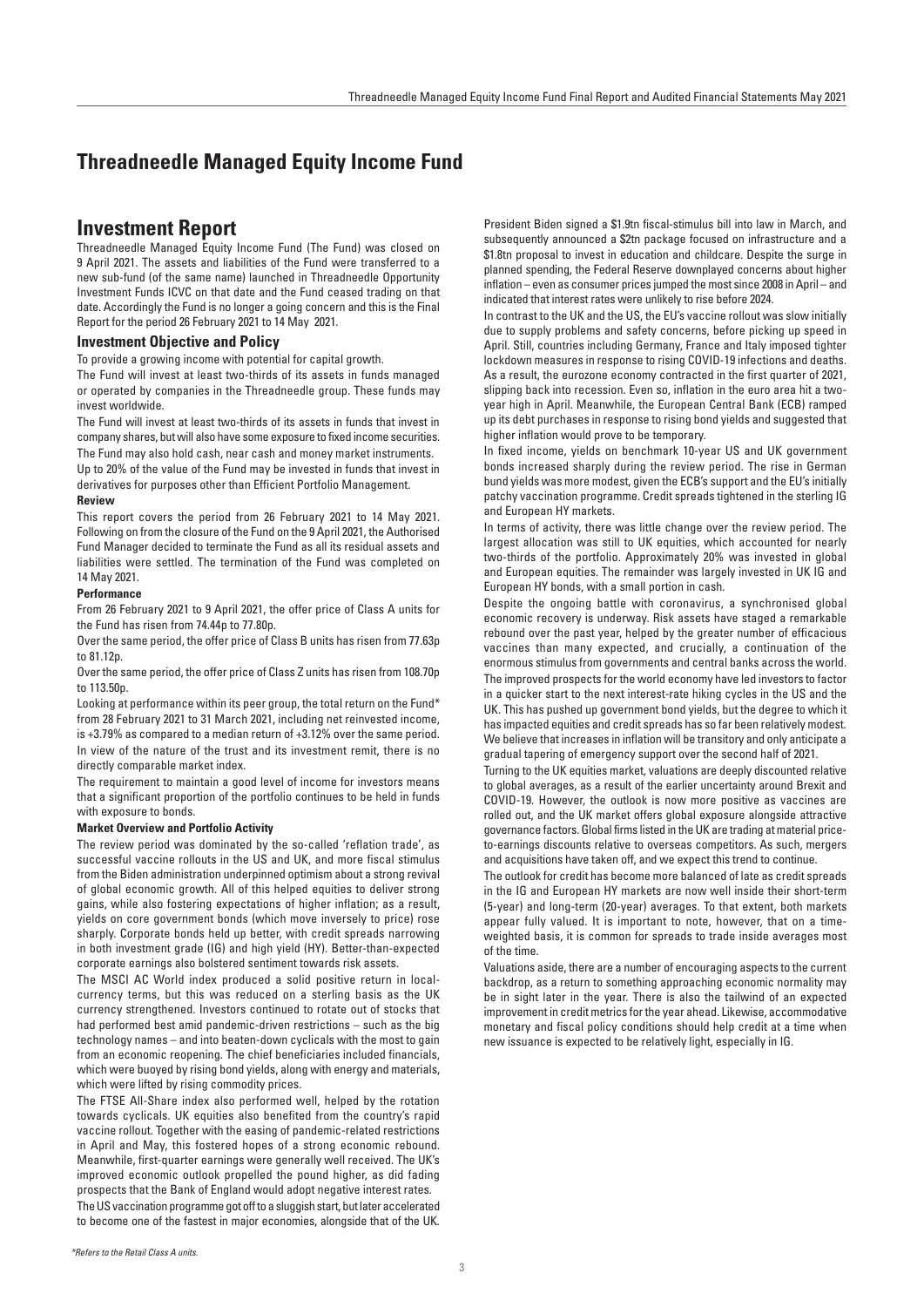**26/02/2021** 

**26/02/2021** 

# **Threadneedle Managed Equity Income Fund**

# **STATEMENT OF TOTAL RETURN**

*for the accounting period 26 February 2021 to 14 May 2021*

|                                                                                |              | ZU/UZ/ZUZ I<br>to<br>14/05/2021 | 25/02/2021 |
|--------------------------------------------------------------------------------|--------------|---------------------------------|------------|
|                                                                                | <b>Notes</b> | £000                            | £000       |
| Income                                                                         |              |                                 |            |
| Net capital gains/(losses)                                                     | 3            | 3.759                           | (2,350)    |
| Revenue                                                                        | 4            | 476                             | 2,672      |
| <b>Expenses</b>                                                                | 5            | (104)                           | (974)      |
| Net revenue before taxation                                                    |              | 372                             | 1,698      |
| Taxation                                                                       | 6            |                                 |            |
| Net revenue after taxation                                                     |              | 372                             | 1,698      |
| <b>Total return before equalisation</b>                                        |              | 4.131                           | (652)      |
| <b>Distributions</b>                                                           | 7            | (474)                           | (2,645)    |
| Change in net assets attributable to<br>unitholders from investment activities |              | 3,657                           | (3,297)    |

# **STATEMENT OF CHANGE IN NET ASSETS ATTRIBUTABLE TO UNITHOLDERS**

*for the accounting period 26 February 2021 to 14 May 2021*

|                                                                                     | to         |            |
|-------------------------------------------------------------------------------------|------------|------------|
|                                                                                     | 14/05/2021 | 25/02/2021 |
|                                                                                     | £000       | £000       |
| Opening net assets attributable to unitholders                                      | 78,183     | 91,465     |
| Amounts receivable on the issue of units                                            | 685        | 7,398      |
| Amounts payable on the cancellation of units                                        | (1,898)    | (17, 385)  |
| Amounts payable on in specie transfers                                              | (80, 627)  |            |
|                                                                                     | (81, 840)  | (9,987)    |
| Change in net assets attributable to<br>unitholders from investment activities (see |            |            |
| statement of total return above)                                                    | 3,657      | (3,297)    |
| Unclaimed distributions                                                             |            |            |

**Closing net assets attributable to unitholders** – 78,183

# **BALANCE SHEET**

*as at 14 May 2021*

|                                        |              |              | <b>February</b> |
|----------------------------------------|--------------|--------------|-----------------|
|                                        | <b>Notes</b> | 2021<br>£000 | 2021<br>£000    |
| Assets:                                |              |              |                 |
| <b>Current assets:</b>                 |              |              |                 |
| Investments                            |              |              | 77,905          |
| Debtors                                | 8            |              | 122             |
| Cash and bank balances                 |              |              | 743             |
| <b>Total assets</b>                    |              |              | 78,770          |
| <b>Liabilities:</b>                    |              |              |                 |
| <b>Creditors:</b>                      |              |              |                 |
| Distribution payable                   |              |              | (332)           |
| Other creditors                        | 9            | (1)          | (255)           |
| <b>Total liabilities</b>               |              | (1)          | (587)           |
| Net assets attributable to unitholders |              |              | 78,183          |
|                                        |              |              |                 |

# **DISTRIBUTION TABLE**

*for the accounting period 26 February 2021 to 14 May 2021*

Dividend distribution in pence per unit

**Class A – Income units**

| Glass A – Income units                                           |                      |                     |                                             |                                          |
|------------------------------------------------------------------|----------------------|---------------------|---------------------------------------------|------------------------------------------|
| <b>Distribution</b><br>Period                                    | Revenue              | <b>Equalisation</b> | <b>Distribution</b><br>Paid/Payable<br>2021 | <b>Distribution</b><br>Paid<br>2020/2021 |
| Group 1                                                          |                      |                     |                                             |                                          |
| 26/02/21 to 25/03/21                                             | 0.2834               |                     | 0.2834                                      | 0.1850                                   |
| 26/03/21 to 09/04/21                                             | 0.1681               | L.                  | 0.1681                                      |                                          |
| 26/03/20 to 25/04/20                                             |                      |                     |                                             | 0.1850                                   |
| 26/04/20 to 25/05/20                                             |                      | L,                  |                                             | 0.1850                                   |
| 26/05/20 to 25/06/20                                             |                      |                     |                                             | 0.1850                                   |
| 26/06/20 to 25/07/20                                             |                      | -                   |                                             | 0.1850                                   |
| 26/07/20 to 25/08/20                                             | -                    | L,                  | L                                           | 0.1850                                   |
| 26/08/20 to 25/09/20                                             |                      | -                   |                                             | 0.1850                                   |
| 26/09/20 to 25/10/20                                             | L.                   | L.                  | L,                                          | 0.1850                                   |
| 26/10/20 to 25/11/20                                             |                      |                     |                                             | 0.1850                                   |
| 26/11/20 to 25/12/20<br>26/12/20 to 25/01/21                     |                      |                     |                                             | 0.1850<br>0.1850                         |
|                                                                  |                      |                     |                                             | 0.2935                                   |
| 26/01/21 to 25/02/21                                             |                      |                     |                                             |                                          |
| Group 2                                                          |                      |                     |                                             |                                          |
| 26/02/21 to 25/03/21                                             | 0.0784               | 0.2050              | 0.2834                                      | 0.1850                                   |
| 26/03/21 to 09/04/21                                             | 0.0681               | 0.1000              | 0.1681                                      |                                          |
| 26/03/20 to 25/04/20                                             |                      |                     |                                             | 0.1850                                   |
| 26/04/20 to 25/05/20                                             |                      |                     |                                             | 0.1850                                   |
| 26/05/20 to 25/06/20                                             | L,                   | L,                  |                                             | 0.1850                                   |
| 26/06/20 to 25/07/20                                             | -                    | ÷                   |                                             | 0.1850                                   |
| 26/07/20 to 25/08/20                                             |                      | L,                  |                                             | 0.1850                                   |
| 26/08/20 to 25/09/20                                             | -                    | L,                  |                                             | 0.1850                                   |
| 26/09/20 to 25/10/20                                             |                      | -                   |                                             | 0.1850                                   |
| 26/10/20 to 25/11/20                                             |                      |                     |                                             | 0.1850                                   |
| 26/11/20 to 25/12/20                                             | L.                   | L.<br>۳             | L.                                          | 0.1850                                   |
| 26/12/20 to 25/01/21                                             |                      |                     |                                             | 0.1850<br>0.2935                         |
| 26/01/21 to 25/02/21                                             |                      |                     |                                             |                                          |
| <b>Total distributions in the period</b>                         |                      |                     | 0.4515                                      | 2.3285                                   |
| Class B – Income units                                           |                      |                     |                                             |                                          |
| <b>Distribution</b>                                              |                      |                     | <b>Distribution</b>                         | <b>Distribution</b>                      |
| Period                                                           | Revenue              | <b>Equalisation</b> | <b>Paid/Payable</b>                         | Paid                                     |
|                                                                  |                      |                     | 2021                                        | 2020/2021                                |
| Group 1                                                          |                      |                     |                                             |                                          |
| 26/02/21 to 25/03/21                                             | 0.2955               | ÷                   | 0.2955                                      | 0.1900                                   |
| 26/03/21 to 09/04/21                                             | 0.1752               |                     | 0.1752                                      |                                          |
| 26/03/21 to 25/04/21                                             |                      |                     |                                             | 0.1900                                   |
| 26/04/21 to 25/05/21                                             |                      | L                   |                                             | 0.1900                                   |
| 26/05/21 to 25/06/21                                             | -                    | -                   | -                                           | 0.1900                                   |
| 26/06/21 to 25/07/21                                             |                      | L                   |                                             | 0.1900                                   |
| 26/07/21 to 25/08/21                                             |                      | -                   |                                             | 0.1900                                   |
| 26/08/21 to 25/09/21                                             | Ĭ.                   | -                   |                                             | 0.1900                                   |
| 26/09/21 to 25/10/21                                             | $\overline{a}$       | L,                  | L                                           | 0.1900                                   |
| 26/10/21 to 25/11/21                                             |                      |                     |                                             | 0.1900                                   |
| 26/11/21 to 25/12/21                                             |                      |                     |                                             | 0.1900                                   |
| 26/12/21 to 25/01/22                                             | L.                   | L.                  | L.                                          | 0.1900                                   |
| 26/01/22 to 25/02/22                                             |                      |                     |                                             | 0.3352                                   |
| Group <sub>2</sub>                                               |                      |                     |                                             |                                          |
| 26/02/21 to 25/03/21                                             | 0.0784               | 0.2171              | 0.2955                                      | 0.1900                                   |
| 26/03/21 to 09/04/21                                             | 0.0752               | 0.1000              | 0.1752                                      |                                          |
| 26/03/21 to 25/04/21                                             |                      |                     |                                             | 0.1900                                   |
| 26/04/21 to 25/05/21                                             |                      |                     |                                             | 0.1900                                   |
| 26/05/21 to 25/06/21                                             | L.                   | L,                  | L                                           | 0.1900                                   |
| 26/06/21 to 25/07/21                                             |                      |                     |                                             | 0.1900                                   |
| 26/07/21 to 25/08/21                                             |                      |                     |                                             | 0.1900                                   |
| 26/08/21 to 25/09/21                                             |                      | $\overline{a}$      |                                             | 0.1900                                   |
| 26/09/21 to 25/10/21                                             | L,<br>$\overline{a}$ | -                   |                                             | 0.1900                                   |
| 26/10/21 to 25/11/21                                             |                      | $\overline{a}$      | L                                           | 0.1900                                   |
| 26/11/21 to 25/12/21                                             |                      | ÷                   |                                             | 0.1900<br>0.1900                         |
| 26/12/21 to 25/01/22                                             |                      |                     |                                             |                                          |
|                                                                  |                      |                     |                                             |                                          |
| 26/01/22 to 25/02/22<br><b>Total distributions in the period</b> |                      |                     | L.<br>0.4707                                | 0.3352<br>2.4252                         |

4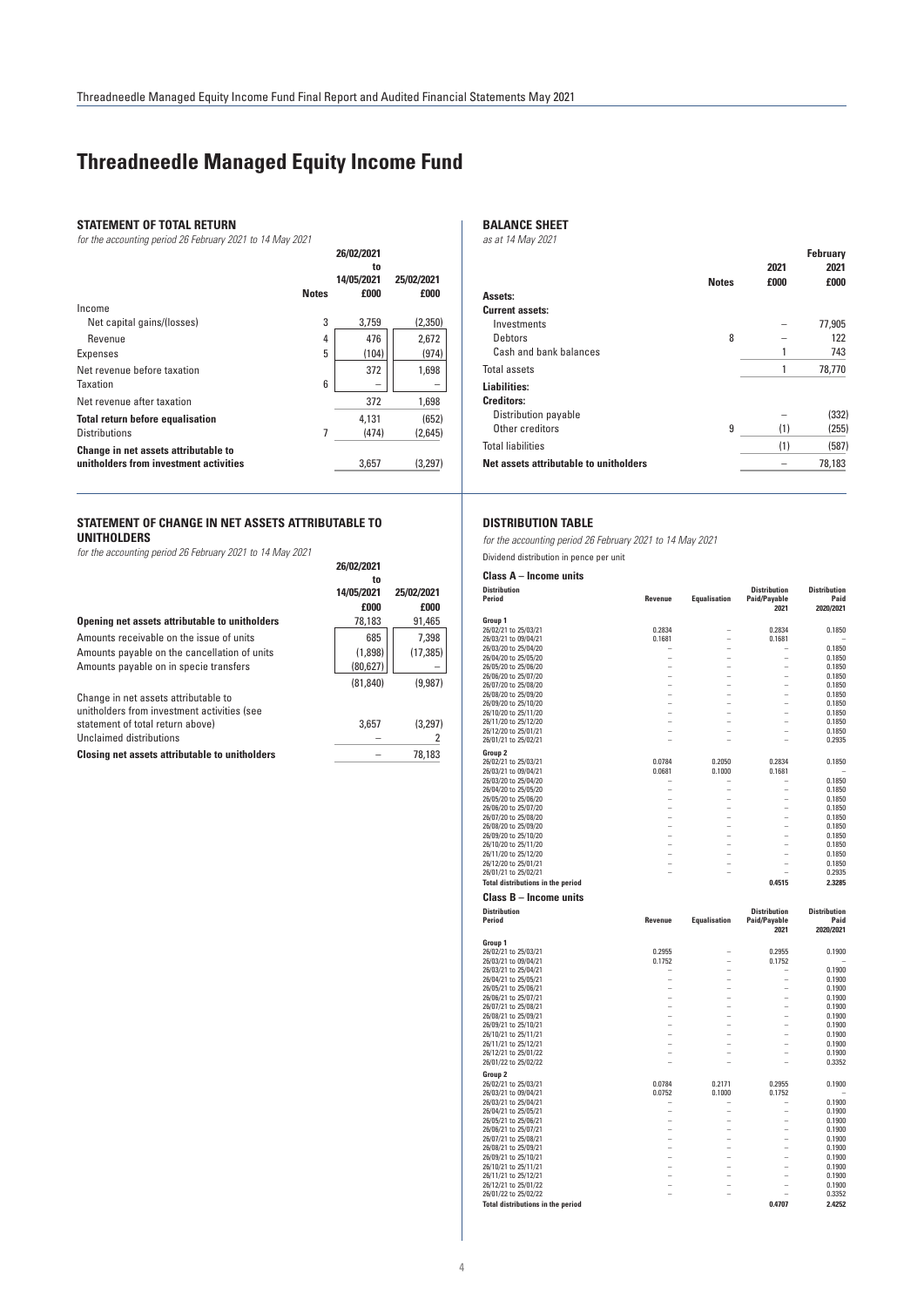# **DISTRIBUTION TABLE**

**Class Z – Income units** *(continued)*

| 61499 L = 111601116 UNIO                 |                |                     |                                             |                                          |
|------------------------------------------|----------------|---------------------|---------------------------------------------|------------------------------------------|
| <b>Distribution</b><br>Period            | <b>Revenue</b> | <b>Equalisation</b> | <b>Distribution</b><br>Paid/Payable<br>2021 | <b>Distribution</b><br>Paid<br>2020/2021 |
| Group 1                                  |                |                     |                                             |                                          |
| 26/02/21 to 25/03/21                     | 0.4132         | -                   | 0.4132                                      | 0.2600                                   |
| 26/03/21 to 09/04/21                     | 0.2452         |                     | 0.2452                                      |                                          |
| 26/03/21 to 25/04/21                     |                |                     |                                             | 0.2600                                   |
| 26/04/21 to 25/05/21                     |                | -                   |                                             | 0.2600                                   |
| 26/05/21 to 25/06/21                     |                | -                   |                                             | 0.2600                                   |
| 26/06/21 to 25/07/21                     |                | -                   |                                             | 0.2600                                   |
| 26/07/21 to 25/08/21                     |                |                     |                                             | 0.2600                                   |
| 26/08/21 to 25/09/21                     |                | -                   |                                             | 0.2600                                   |
| 26/09/21 to 25/10/21                     |                |                     |                                             | 0.2600                                   |
| 26/10/21 to 25/11/21                     |                | -                   |                                             | 0.2600                                   |
| 26/11/21 to 25/12/21                     |                |                     |                                             | 0.2600                                   |
| 26/12/21 to 25/01/22                     |                |                     |                                             | 0.2600                                   |
| 26/01/22 to 25/02/22                     |                |                     |                                             | 0.5234                                   |
| Group 2                                  |                |                     |                                             |                                          |
| 26/02/21 to 25/03/21                     | 0.0193         | 0.3939              | 0.4132                                      | 0.2600                                   |
| 26/03/21 to 09/04/21                     | 0.1048         | 0.1404              | 0.2452                                      |                                          |
| 26/03/21 to 25/04/21                     |                |                     |                                             | 0.2600                                   |
| 26/04/21 to 25/05/21                     |                | -                   |                                             | 0.2600                                   |
| 26/05/21 to 25/06/21                     |                | -                   |                                             | 0.2600                                   |
| 26/06/21 to 25/07/21                     |                | -                   |                                             | 0.2600                                   |
| 26/07/21 to 25/08/21                     | -              | -                   |                                             | 0.2600                                   |
| 26/08/21 to 25/09/21                     |                | -                   |                                             | 0.2600                                   |
| 26/09/21 to 25/10/21                     |                | -                   |                                             | 0.2600                                   |
| 26/10/21 to 25/11/21                     |                | -                   |                                             | 0.2600                                   |
| 26/11/21 to 25/12/21                     |                | -                   |                                             | 0.2600                                   |
| 26/12/21 to 25/01/22                     |                |                     |                                             | 0.2600                                   |
| 26/01/22 to 25/02/22                     |                |                     |                                             | 0.5234                                   |
| <b>Total distributions in the period</b> |                |                     | 0.6584                                      | 3.3834                                   |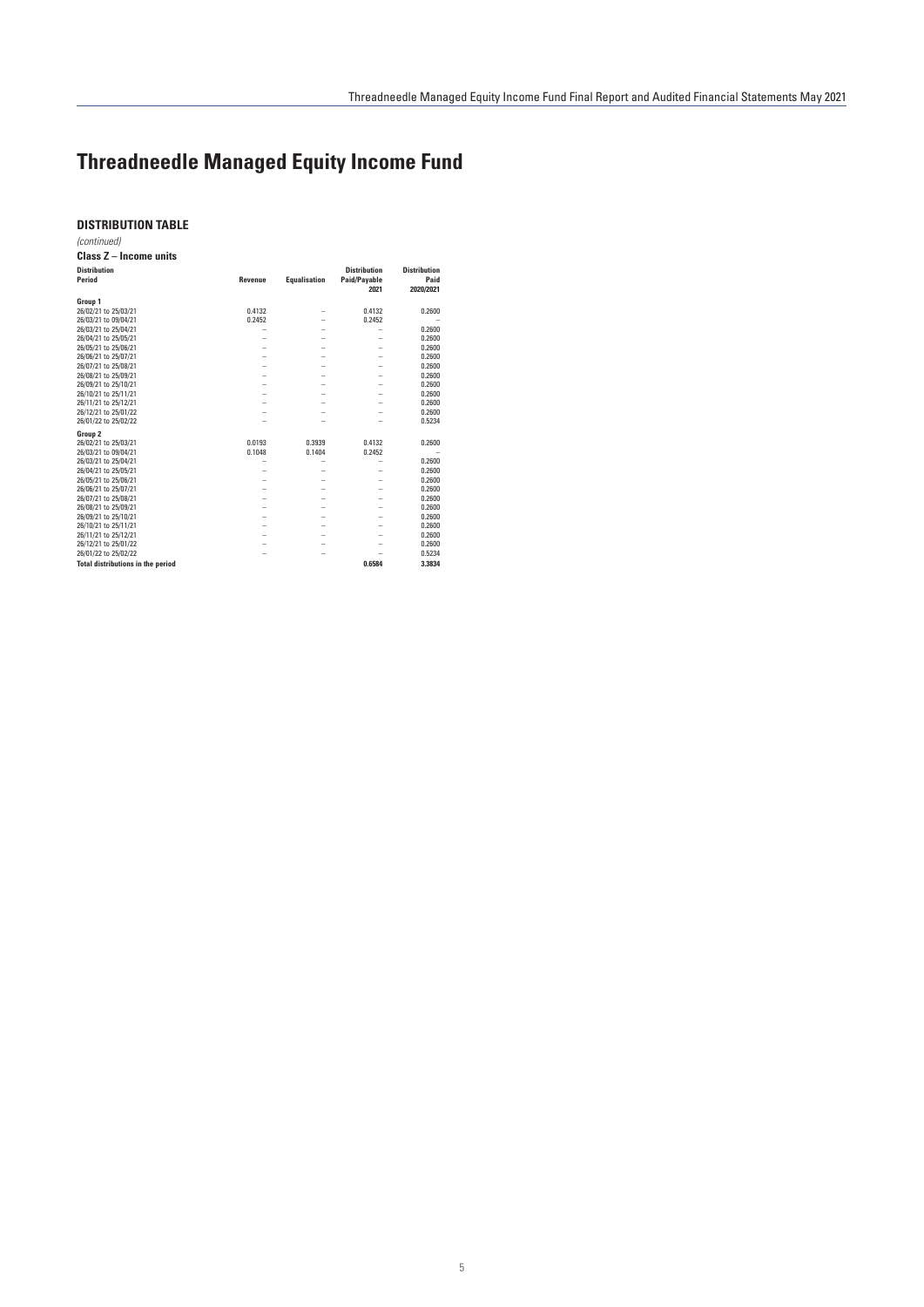# **Comparative Table Disclosure**

|                                        | Class A - Income units   |                          |            | <b>Class B - Income units</b> |            |            |
|----------------------------------------|--------------------------|--------------------------|------------|-------------------------------|------------|------------|
|                                        | 14/05/20211              | 25/02/2021               | 25/02/2020 | 14/05/20211                   | 25/02/2021 | 25/02/2020 |
| Change in net assets per unit          |                          |                          |            |                               |            |            |
| Opening net asset value per unit (p)   | 74.14                    | 76.60                    | 74.82      | 77.29                         | 79.69      | 77.65      |
| Return before operating charges (p)    | 4.95                     | 0.85                     | 6.19       | 5.06                          | 0.91       | 6.38       |
| Operating charges (p)                  | (1.01)                   | (0.98)                   | (1.29)     | (0.94)                        | (0.88)     | (1.14)     |
| Return after operating charges (p)*    | 3.94                     | (0.13)                   | 4.90       | 4.12                          | 0.03       | 5.24       |
| Distributions (p)                      | $(0.45)$ **              | (2.33)                   | (3.12)     | $(0.47)$ **                   | (2.43)     | (3.20)     |
| Redemption value as at 9 April 2021    | (77.63)                  | $\overline{\phantom{a}}$ | -          | (80.94)                       |            | -          |
| Closing net asset value per unit (p)   | $\overline{\phantom{0}}$ | 74.14                    | 76.60      |                               | 77.29      | 79.69      |
| *after direct transaction costs of (p) | $\overline{\phantom{0}}$ | -                        | -          |                               |            | -          |
| <b>Performance</b>                     |                          |                          |            |                               |            |            |
| Return after charges (%)               | 5.31                     | (0.17)                   | 6.55       | 5.33                          | 0.04       | 6.75       |
| <b>Other information</b>               |                          |                          |            |                               |            |            |
| Closing net asset value (£000)         |                          | 40,747                   | 53,804     |                               | 21,367     | 25,557     |
| Closing number of units                |                          | 54,959,372               | 70,239,342 |                               | 27,645,023 | 32,068,506 |
| Operating charges (%)***               | $1.34^{\dagger}$         | 1.42                     | 1.67       | 1.19 <sup>†</sup>             | 1.22       | 1.42       |
| Performance fee (%)                    |                          |                          | 0.14       |                               |            | 0.14       |
| Direct transaction costs (%)           |                          |                          |            |                               |            |            |
| <b>Prices</b>                          |                          |                          |            |                               |            |            |
| Highest unit price (p)                 | 77.80                    | 76.16                    | 83.87      | 81.12                         | 79.41      | 84.06      |
| Lowest unit price (p)                  | 73.50                    | 57.14                    | 73.59      | 76.62                         | 59.45      | 76.42      |
|                                        |                          | Class Z - Income units   |            |                               |            |            |

**14/05/20211 25/02/2021 25/02/2020 Change in net assets per unit** Opening net asset value per unit (p) 108.10 108.10 108.10 111.03 107.85 Return before operating charges (p)  $6.69$  1.33 8.79 Operating charges (p)  $(0.87)$  (0.88) (1.19) Return after operating charges (p)\* 5.82 6.45 7.60  $Distributions (p)$  (0.66)<sup>\*\*</sup> (3.38) (4.42) Redemption value as at 9 April 2021 (113.26) Closing net asset value per unit (p)  $-$  108.10 111.03  $*$ after direct transaction costs of  $(p)$  – **Performance** Return after charges (%) 6.38 0.41 7.05 **Other information** Closing net asset value (£000)  $-$  16,069 12,104<br>Closing number of units and the set of the set of the set of the set of the set of the set of the set of the set of the set of the set of the set of the set of the set of th Closing number of units  $-$  14,865,827 10,901,340<br>  $0.0015340$ <br>  $0.0015340$ <br>  $0.0015340$ <br>  $0.0015340$ <br>  $0.0015340$ <br>  $0.0015340$ Operating charges (%)\*\*\* Performance fee  $\binom{96}{0}$   $\qquad \qquad -$  0.14 Direct transaction costs (%) – – – **Prices** Highest unit price (p) 113.50 111.10 117.10 117.10 117.10 117.10 117.10 117.10 117.10 117.10 117.10 117.10 117 Lowest unit price (p)

\*\* This figure is as at the last distribution on 9 April 2021.

 \*\*\*The Operating charges are represented by the Ongoing Charges Figure (OCF) which is the European standard method of disclosing the charges of a unit class of a fund based on the financial year's expenses and may vary from year to year. It includes charges such as the fund's annual management charge, registration fee, custody fees and distribution cost but ordinarily excludes the costs of buying or selling assets for the fund (unless these assets are shares of another fund). The Key Investor Information Document (KIID) contains the current OCF. The calculation includes the fund's share of the expenses of the underlying fund less any fee rebates received. The share of the costs of the underlying funds may fluctuate due to changes in investment decisions, which may be required as a result of changes in market conditions. For a more detailed breakdown please visit columbiathreadneedle.com/fees.

 *1 The Fund terminated on 14 May 2021.* 

 *† The Ongoing Charges Figure is annualised based on the fees incurred during the accounting period or since commencement date.*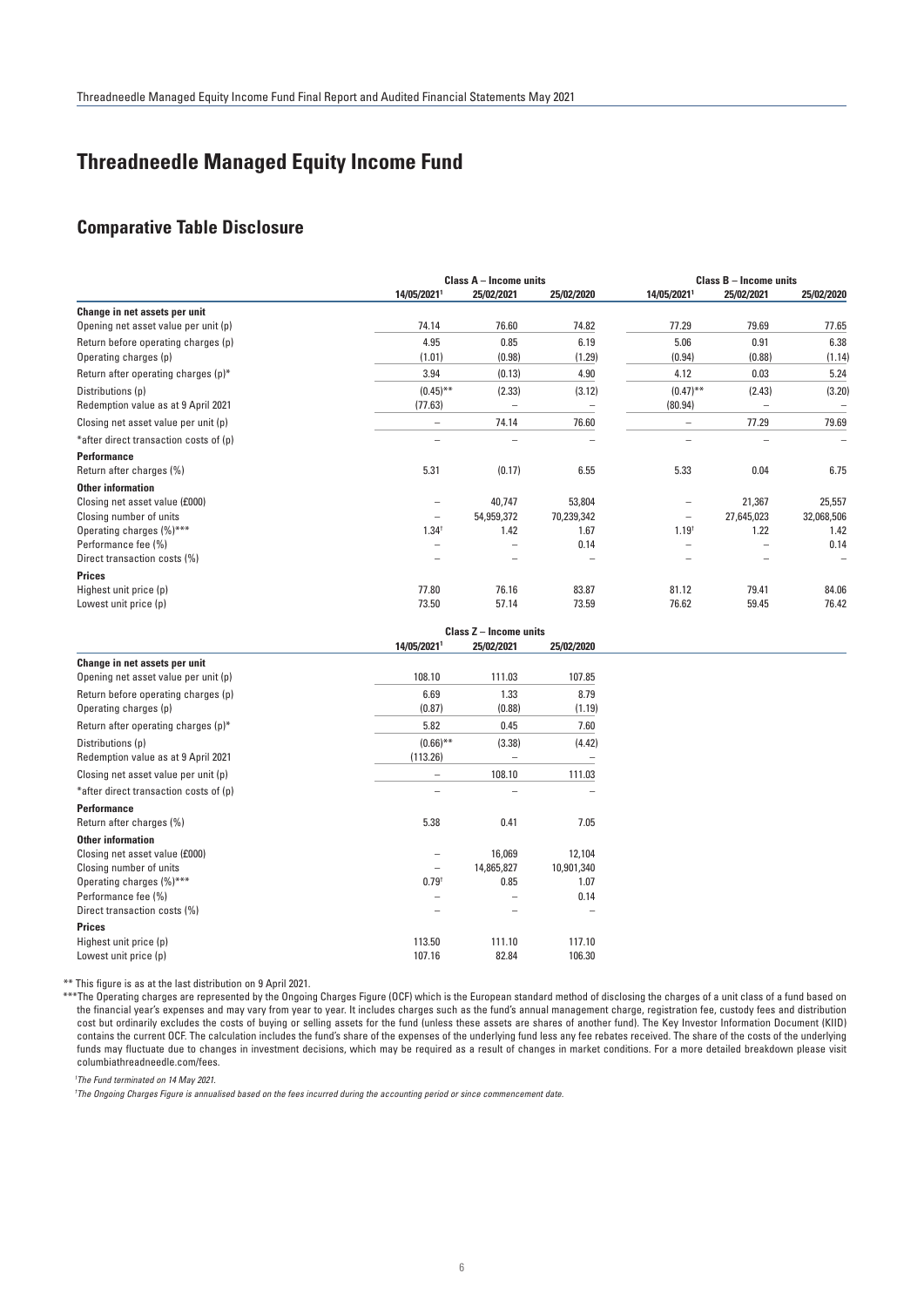# **Notes to the Financial Statements**

*for the accounting period 26 February 2021 to 14 May 2021*

# **1 ACCOUNTING POLICIES**

# **(a) Basis of accounting**

The financial statements have been prepared on the historical cost basis, as modified by the revaluation of investments, in compliance with FRS 102 and in accordance with the Statement of Recommended Practice for Authorised Funds (SORP) issued by the Investment Management Association in May 2014.

The financial statements have been prepared on a basis other than going concern. Comparative figures were prepared on a going concern basis. No adjustments were required to the Final Report and Accounts to adjust assets or liabilities to their realisable values, reclassify fixed assets or long-term liabilities as current assets or liabilities or to provide for liabilities arising from the decision, and all future costs will be borne by the Manager. The fund was closed on 9 April 2021, and assets and liabilities of the Fund were transferred to a new sub-fund (of the same name) launched in Threadneedle Opportunity Investment Funds ICVC via an in-specie. Following this, the Authorised Fund Manager decided to terminate the fund as all its residual assets and liabilities were settled. The termination of the fund was completed on 14 May 2021.

## **(b) Basis of valuation of investments**

There are no listed investments on 14 May 2021.

Previously investments of the fund were valued using the single price at 12 noon (UK time), being the valuation point on the last working day of the accounting period. The single price may have included an adjustment to cover dealing costs in the underlying funds.

#### **(c) Exchange rates**

Assets and liabilities expressed in foreign currencies are translated into sterling at the exchange rates ruling at 12 noon (UK time), being the valuation point on the last working day of the accounting period.

Transactions denominated in foreign currency are translated into sterling at the exchange rates ruling at the date of the transaction.

# **(d) Recognition of revenue**

Revenue is included in the Statement of Total Return on the following bases: Dividends and distributions from Collective Investment Schemes (CIS) are recognised when the security is quoted ex-dividend.

Any reported revenue from an offshore fund with UK fund reporting status in excess of any distributions is recognised as revenue after the end of the reporting period not later than the date when the reporting fund makes this information available.

# **(e) Treatment of expenses (including management expenses)**

All expenses other than those relating to the purchase and sale of investments, are included in expenses, in the Statement of Total Return. Expenses are recognised on an accruals basis and include irrecoverable VAT where appropriate.

#### **(f) Fee rebate**

In addition to any direct charge for registration and management fees within the fund, there would occur, in the absence of a rebate mechanism, an indirect charge for registration and management fees in respect of investment in other Threadneedle funds. Any such target funds themselves bear registration and management fees, which reduce the value of those funds from what they otherwise would be. The rebate mechanism operates to ensure that investors in the fund bear only the registration and management fee validly applicable to them.

Depending upon the Manager's treatment of management fees within the underlying funds, where management fees are taken to capital, any rebate is classified as a capital item and does not form part of the amount available for distribution.

#### **(g) Allocation of revenue and expenses to multiple unit classes**

The allocation of revenue and expenses to each unit class is based upon the proportion of the fund's capital net assets attributable to each unit class on the day the revenue is earned or the expense is suffered. Annual management charges and registration fees are specific to each unit class.

#### **(h) Deferred tax**

Deferred taxation liabilities are provided for in full, and deferred tax assets are recognised to the extent that they are considered recoverable, in respect of all items for which recognition falls in different accounting periods for accounting and taxation purposes.

## **(i) Equalisation policy**

The fund operates equalisation to ensure the level of distributable income for any unit class is not affected by the issue or cancellation of units.

## **2 DISTRIBUTION POLICIES**

Where the revenue from investments exceeds the expenses and taxation a distribution will be made from that unit class. Should expenses and taxation exceed revenue for any unit class, there will be no distribution for that unit class and a transfer from capital will be made to cover the shortfall.

Revenue attributable to accumulation unitholders is retained at the end of each distribution period and represents a reinvestment of revenue.

Annual management charges are transferred to the capital of the fund and therefore disregarded in determining the revenue available for distribution. Where distributions are unclaimed for a period of six years these are brought back into the trust as capital. When a transfer is made between the revenue and capital of the same unit class marginal tax relief is not taken into account when determining the distribution. Marginal tax relief is only taken into account where the transfer of benefit is between the revenue and capital property of at least two different unit classes of the fund.

Equalisation on distributions received is treated as a repayment of capital and therefore disregarded in determining the revenue available for distribution.

**2021 2021**

**2021 2021**

## **3 NET CAPITAL GAINS/(LOSSES)**

Net capital gains/(losses) during the period comprise:

|   |                                                      | £000  | £000    |
|---|------------------------------------------------------|-------|---------|
|   | Non-derivative securities                            | 3.759 | (2.386) |
|   | Management fee rebate on collective investment       |       |         |
|   | scheme holdings                                      |       | 36      |
|   | Net capital gains/(losses)                           | 3,759 | (2,350) |
| 4 | <b>REVENUE</b>                                       |       |         |
|   |                                                      | 2021  | 2021    |
|   |                                                      | £000  | £000    |
|   | Franked dividend distributions                       | 406   | 2,261   |
|   | Unfranked dividend distributions                     | 70    | 403     |
|   | Management fee rebate on collective investment       |       |         |
|   | scheme holdings                                      |       | 8       |
|   | <b>Total revenue</b>                                 | 476   | 2,672   |
| 5 | <b>EXPENSES</b>                                      |       |         |
|   |                                                      | 2021  | 2021    |
|   |                                                      | £000  | £000    |
|   | Payable to the Manager or associates of the          |       |         |
|   | Manager, and the agents of either of them:           |       |         |
|   | Annual management charge                             | (102) | (946)   |
|   |                                                      | (102) | (946)   |
|   | Payable to the trustee or associates of the trustee, |       |         |
|   | and the agents of either of them:                    |       |         |
|   | <b>Trustee fees</b>                                  | (1)   | (9)     |
|   | Safe custody fees                                    | (1)   | (9)     |
|   |                                                      | (2)   | (18)    |
|   | Other expenses:                                      |       |         |
|   | Audit fees**                                         |       | (10)    |
|   |                                                      |       | (10)    |
|   | Total expenses*                                      | (104) | (974)   |

*\*Including irrecoverable VAT where applicable.*

*\*\*All fees payable in relation to the liquidation of the Threadneedle Managed Equity Income Fund are being borne by the ACD.*

# **6 TAXATION**

|                                                                                                         | £000 | fooo  |
|---------------------------------------------------------------------------------------------------------|------|-------|
| a) Analysis of charge in period                                                                         |      |       |
| Total current tax (note 6b)                                                                             |      |       |
| Total tax charge for the period                                                                         |      |       |
| b) Factors affecting taxation charge for period                                                         |      |       |
| Net revenue before taxation                                                                             | 372  | 1.698 |
| Net revenue before taxation multiplied by the<br>standard rate of corporation tax of 20%<br>Effects of: | (74) | (340) |
| Revenue not subject to taxation                                                                         | 81   | 452   |
| Excess expenses                                                                                         | (7)  | (105) |
| Capitalised revenue subject to taxation                                                                 |      | (7)   |
| Current tax charge for period (note 6a)                                                                 |      |       |

The fund has not recognised a deferred tax asset of £112,137 (2021: £105,372) arising as a result of having unutilised management expenses. The movement in deferred tax asset may not agree to the excess expenses figure quoted above due to prior year adjustments.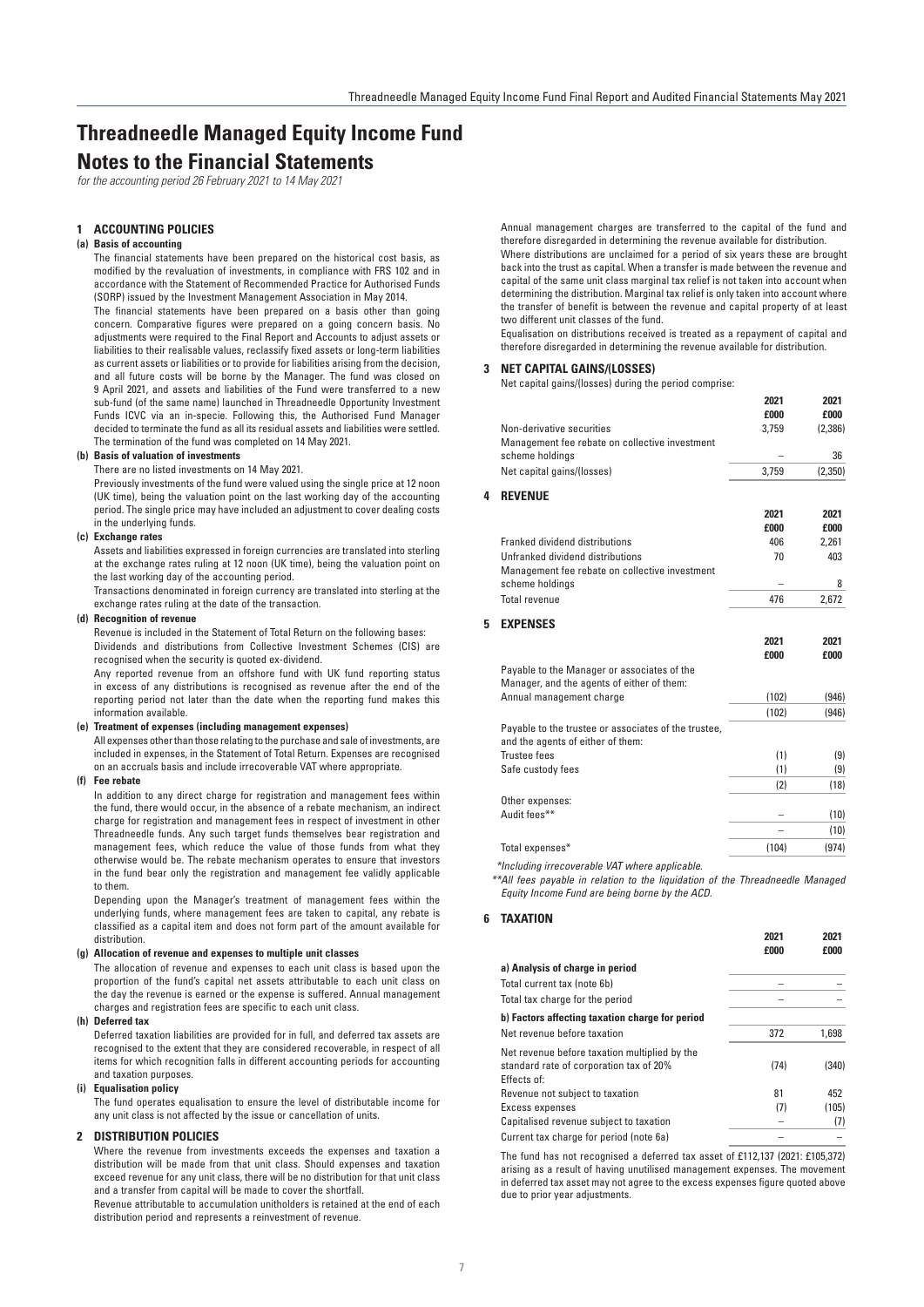# **Notes to the Financial Statements Threadneedle Managed Equity Income Fund**

*(continued)*

# **7 DISTRIBUTIONS**

The distribution takes account of revenue received on the creation of units and revenue deducted on the cancellation of units and comprises:

|                                                    | 2021<br>£000 | 2021<br>£000 |
|----------------------------------------------------|--------------|--------------|
| Interim                                            | 471          | 2.269        |
| Final                                              |              | 332          |
|                                                    | 471          | 2.601        |
| Add: Revenue deducted on the cancellation of units | 5            | 85           |
| Deduct: Revenue received on the creation of units  | (2)          | (41)         |
| Net distribution for the period                    | 474          | 2,645        |
| Net revenue after taxation                         | 372          | 1.698        |
| Annual management charge to capital                | 102          | 946          |
| Equalisation on conversion                         |              |              |
| <b>Total distributions</b>                         | 474          | 2.645        |

Details of the distribution per unit are set out in the table on pages 4 to 5.

## **8 DEBTORS**

|                                           | 2021                     | 2021        |
|-------------------------------------------|--------------------------|-------------|
|                                           | f000                     | <b>f000</b> |
| Amounts receivable for the issue of units | -                        | 31          |
| Accrued revenue                           | -                        | 91          |
| Total debtors                             | $\overline{\phantom{a}}$ | 199         |

# **9 OTHER CREDITORS**

|                                               | 2021 | 2021  |
|-----------------------------------------------|------|-------|
|                                               | £000 | £000  |
| Amounts payable for the cancellation of units |      | (191) |
| Accrued expenses                              | (1)  | (5)   |
| Amounts payable to Manager                    |      | (59)  |
| <b>Total other creditors</b>                  | (1)  | (255) |

# **10 RELATED PARTY TRANSACTIONS**

Threadneedle Investment Services Limited, a related party, acts as principal in respect of all transactions of units in the fund. The aggregated monies received through issues and paid on cancellations are disclosed in the Statement of Change in Net Assets Attributable to Unitholders. The amount due to or from Threadneedle Investment Services Limited in respect of unit transactions at the end of the accounting period are disclosed in Notes 8 and 9.

Amounts payable to Threadneedle Investment Services Limited in respect of fund administration and registrar services are disclosed in Note 9. A balance of £Nil (2021: £59,151), in respect of annual management service charge and £Nil (2021: £Nil), in respect of registration fees are due at the end of the accounting period. Amounts payable to Citibank Europe plc, a related party, in respect of trustee services and safe custody charges are disclosed in Note 9. A balance of £236 (2021: £650), in respect of trustee services and £229 (2021: £579), in respect of safe custody is due at the end of the accounting period.

The fund receives and pays interest on deposits held with Citibank Europe plc as disclosed in Note 4. A balance of £Nil (2021: £5), was receivable at the end of the accounting period. Cash and bank balances at the end of the accounting period are disclosed in the Balance Sheet.

The fund invests in a number of funds managed by Columbia Threadneedle, all transactions in respect of which are transacted with Threadneedle Investment Services Limited. Details of the gains and losses in the period are disclosed in Note 3. Details of revenue received from the funds are shown in Note 4 and amounts receivable at the end of the accounting period in Note 8.

The Manager, or associate of the Manager acted as principal in all investment transactions.

# **11 UNITHOLDER FUNDS**

There are no unitholders left in the fund. Prior to the closure the fund had three unit classes; Class A, Class B and Class Z units. The charges on each unit class are as follows:

#### **Annual management charge**

| Class A units |  |  |       | 1.25% |  |
|---------------|--|--|-------|-------|--|
| Class B units |  |  |       | 1.10% |  |
| Class Z units |  |  | 0.70% |       |  |
| -             |  |  |       |       |  |

The net asset value of each unit class, the net asset value per unit, and the number of units in each class are given in the comparative tables on page 6. The distribution per unit class is given in the distribution table on pages 4 to 5. All classes have the same rights on winding up.

#### **Reconciliation of units**

| 54,959,372     |
|----------------|
| 299,216        |
| (55, 258, 588) |
|                |
|                |
|                |
| 27,645,023     |
| 171,206        |
| (27, 816, 229) |
|                |
|                |
|                |
| 14,865,827     |
| 122,629        |
| (14, 988, 456) |
|                |
|                |
|                |

**2021**

#### **12 RISK MANAGEMENT**

The following section in relation to Risk Management covers the period 26 February 2021 to 14 May 2021. In pursuing its investment objectives set out on page 3, the Fund may hold the following financial instruments:

- Funds of the Threadneedle Investment Funds ICVC, Threadneedle Specialist Investment Funds ICVC and Threadneedle (Lux) Funds of which a maximum of 20% of the value of the property of the fund may be invested in any one fund within this range of investment funds;
- $\blacksquare$ Cash, liquid resources and short-term debtors and creditors that arise directly from its operations:
- Unitholders' funds which represent investors monies which are invested on their behalf;
- Borrowing used to finance investment activity;
- Derivative transactions to manage the currency and market risks arising from the fund's investment activities.

The Manager uses a risk management process (RMP)\*, as reviewed by the Trustee.

Throughout the period under review, it has been the policy of the fund to buy and sell financial instruments for the purpose of investment rather than trading. The main risks arising from the fund's financial instruments are market price, liquidity, credit, interest rate and foreign currency risk. The policies for managing each of these risks are reviewed regularly and agreed with the Trustee of the fund and they are summarised below.

*\*The RMP available on request from the client services team (contact details on page 17).*

#### **Market price risk**

Market price risk arises mainly from uncertainty about future prices of financial instruments held. It represents the potential loss the fund might suffer through holding market positions in the face of price movements. The value of the investment can fall as well as rise and investors might not recover the amount invested, especially if investments are not held for the long term. The fund is exposed to market risk by virtue of their Investments in Collective Investment Schemes.

The Manager meets regularly to consider the asset allocation of the portfolio in order to minimise the risk associated with particular industry sectors whilst continuing to follow the investment objective. An individual fund manager has responsibility for monitoring the existing portfolio selected in accordance with the overall asset allocation parameters and seeks to ensure that individual stocks also meet the risk reward profile that is acceptable.

The investment guidelines and investment and borrowing powers are set out in the trust deed, the prospectus and in the Financial Conduct Authority's (FCA's) Collective Investment Schemes Sourcebook and describe the nature of the market price risk to which the fund will be exposed.

# **Market price risk sensitivity**

As there are no investments at the balance sheet date, no market price sensitivity analysis has been shown. For February 2021, a 5% market increase applied to the equity proportion of the fund would result in an increase on net asset value of the fund by 4.25% and a 1.00% interest rate decrease applied to the bond proportion of the fund would result in an increase on this portion of the fund by 1.28%.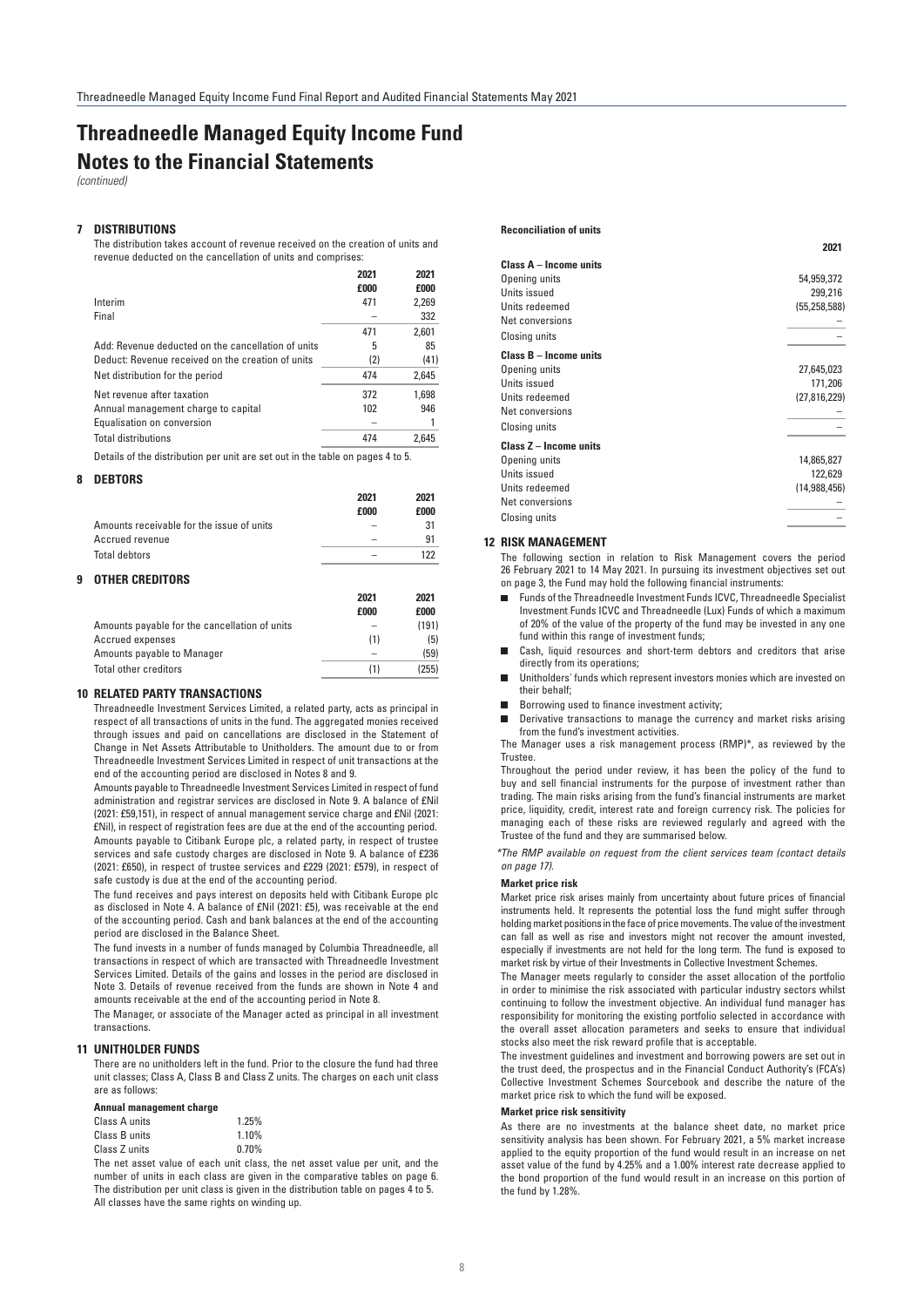# **Notes to the Financial Statements** *(continued)* **Threadneedle Managed Equity Income Fund**

## **Currency risk**

Foreign currency risk is the risk that the value of the funds' investments will fluctuate as a result of changes in foreign currency exchange rates.

The capital values of the fund's underlying investments can be affected by currency translation movements where the assets are denominated in currencies other than sterling, which is the fund's principal currency.

Two principal areas where foreign currency risk could impact the fund are:

- Where movements in rates affect the value of the underlying investments, the fund may hedge the initial investment;
- Where movements in rates affect the revenue received from the underlying investments; the fund does not hedge or otherwise seek to avoid rate movement risk on revenue accrued but not received.

There is no direct foreign currency exposure within the fund at the balance sheet date.

# **Currency sensitivity**

As the fund has no material currency exposure, no sensitivity analysis has been shown (2021: same).

## **Credit risk/Counterparty risk**

Credit risk is the risk that the counterparty in a financial transaction will fail to fulfil their obligation or commitment. The fund is exposed to credit/counterparty risk by virtue of the underlying investments is the CIS's it holds.

Credit risk arises from three main sources. Firstly, the possibility that the issuer of a security will be unable to pay interest and principal in a timely manner. Secondly, for asset backed investments (including Floating Rate Notes) there is the possibility of default of the issuer and default in the underlying assets meaning that the fund may not receive back the full principal originally invested. Thirdly, there is counterparty risk, which is the risk that the counterparty will not deliver the investment for a purchase, or cash for a sale after the fund has fulfilled its responsibilities, which could result in the fund suffering a loss.

In order to manage credit risk the fund and underlying investments are subject to investment limits for issuers of securities. Issuer credit ratings are evaluated periodically and an approved issuer list is maintained and monitored. In addition the underlying funds only buy and sell investments through brokers which have been approved by the Manager as an acceptable counterparty. Brokers are monitored on an on-going basis for suitability and creditworthiness.

#### **Credit/Counterparty exposure**

As at the balance sheet date there is no derivative exposure or collateral to disclose (2021: same).

The fund did not hold any collateral received from the fund's counterparties in either the current or prior year.

# **Interest rate risk**

Interest rate risk is the risk that the value of the funds' investments will fluctuate as a result of changes in interest rates

The fund may invest in floating rate securities.

Thus any change to the interest rates relevant for particular securities may result in either income increasing or decreasing, or the Manager being unable to secure similar returns on the expiry of contracts or the sale of securities.

In addition, changes to prevailing rates or changes in expectations of future rates may result in an increase or decrease in the value of the securities held. In general, if interest rates rise the revenue potential of the fund also rises but the value of fixed rate securities will decline.

A decline in interest rates will in general have the opposite effect.

Duration is a measure of the extent to which this is the case, with a longer duration suggesting higher sensitivity to interest rate moves.

Interest receivable on bank deposits or payable on bank overdraft positions will be affected by fluctuations in interest rates.

#### **Interest rate risk sensitivity**

No sensitivity analysis shown as the fund has minimal exposure to interest rate risk in relation to cash balances (2021: same).

# **13 FAIR VALUE DISCLOSURE**

The fair value hierarchy is intended to prioritise the inputs that are used to measure the fair value of assets and liabilities. The fair value hierarchy has the following levels:

**Level 1 –** Quoted prices for identical instruments in active market. A financial instrument is regarded as quoted in an active market if quoted prices are readily and regularly available from an exchange, dealer, broker, pricing service etc. These include active listed equities, exchange traded derivatives etc.

**Level 2 –** Valuation techniques with inputs other than quoted prices within level 1 that are observable. This category includes instruments valued using quoted market prices in active markets for similar instruments; quoted prices for similar instruments in markets that are considered less than active; or other valuation techniques where all significant inputs are directly or indirectly observable from market data. This category will typically include debt securities and collective investments schemes.

**Level 3** – Prices using valuation techniques where inputs are unobservable. This category may include single or broker priced securities and suspended or unlisted securities.

|                            | 2021          |                          | 2021          |                    |  |
|----------------------------|---------------|--------------------------|---------------|--------------------|--|
|                            | <b>Assets</b> | <b>Liabilities</b>       | <b>Assets</b> | <b>Liabilities</b> |  |
| <b>Valuation technique</b> | £000          | £000                     | £000          | £000               |  |
| Level 2                    | -             | $\overline{\phantom{0}}$ | 77.905        | -                  |  |
|                            | -             | $\overline{\phantom{a}}$ | 77.905        | -                  |  |

## **14 CONTINGENT LIABILITIES AND COMMITMENTS**

There are no contingent liabilities and commitments outstanding (2021: Nil).

#### **15 PORTFOLIO TRANSACTION COSTS**

During the period under review the fund's purchases and sales of collective investment schemes purchases and sales amounted to £Nil (2021: £82,745,272) and £1,259,033 (2021: £94,417,678) respectively. In specie transaction costs and proceeds amounted to £Nil (2021: £Nil) and £80,405,038 (2021: £Nil) respectively. The purchases and sales are not subject to portfolio transaction costs. At the balance sheet date, the portfolio dealing spread was Nil (25 February 2021: Nil), being the difference between the respective buying and selling prices for the fund's investments.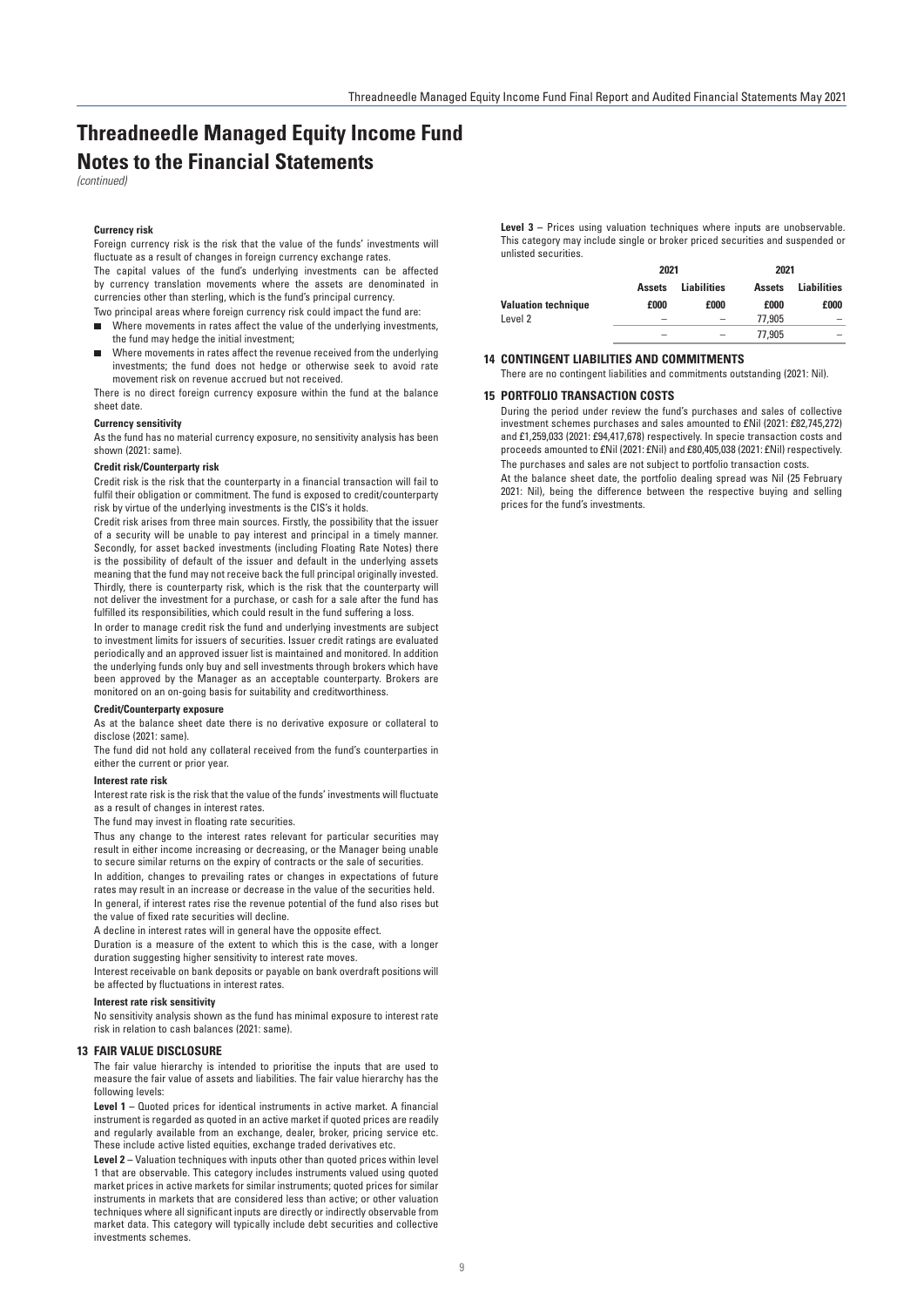# **Statement of Manager's Responsibilities in relation to the Financial Statements of the Scheme**

The Collective Investment Schemes (COLL) Sourcebook, as issued (and amended) by the Financial Conduct Authority (FCA) requires the Manager to prepare financial statements for each annual accounting period which give a true and fair view in accordance with United Kingdom Generally Accepted Accounting Practice, of the financial position of the Scheme and of its net revenue and the net capital gains on the property of the Scheme for the period. In preparing the financial statements the Manager is required to:

- $\blacksquare$  select suitable accounting policies and then apply them consistently;
- comply with the disclosure requirements of the Statement of  $\blacksquare$ Recommended Practice relating to Authorised Funds issued by the Investment Management Association (IMA);
- **follow generally accepted accounting principles and applicable** accounting standards;
- keep proper accounting records, which enable it to demonstrate that the financial statements as prepared comply with the above requirements;
- make judgements and estimates that are reasonable and prudent; and
- **prepare the financial statements on the going concern basis unless it is** inappropriate to presume that the Scheme will continue in operation for the foreseeable future.

The Manager is required to keep proper accounting records and to manage the Scheme in accordance with the Collective Investment Schemes Sourcebook, the Trust Deed and the Prospectus. The Manager is responsible for taking reasonable steps for the prevention and detection of fraud and other irregularities.

# **Statement of the Trustee's Responsibilities in Respect of the Scheme and Report of the Trustee to the Unitholders of the Threadneedle Managed Equity Income Fund ("the Trust") for the Period ended 14 May 2021**

The Trustee is responsible for the safekeeping of all property of the Trust which is entrusted to it and ensuring proper registration of tangible moveable property, and for the collection of income arising from all such scheme property.

It is the duty of the Trustee to take reasonable care to ensure that the Trust is managed and operated in accordance with the Financial Conduct Authority's Collective Investment Schemes Sourcebook ("the Sourcebook"), the Financial Services and Markets Act 2000, as amended, and the Trust Deed and the Prospectus of the Trust, concerning: the pricing of and dealing in Trust Units; the application of income of the scheme; and the Trust investment portfolio and borrowing activities.

Having carried out procedures and enquiries considered duly necessary to discharge our responsibilities as Trustee of the scheme, based on information and explanations provided to us, we believe that, in all material respects, the Manager:

- (i) has carried out the issue, sale, redemption and cancellation, and calculation of the price of the scheme's units and the application of the scheme's income in accordance with the Sourcebook, the Trust Deed and Prospectus;
- (ii) has observed the investment and borrowing powers and restrictions applicable to the scheme; and

(iii) has, otherwise, ensured the proper operation of the Trust.

Citibank Europe plc, UK Branch London

19 August 2021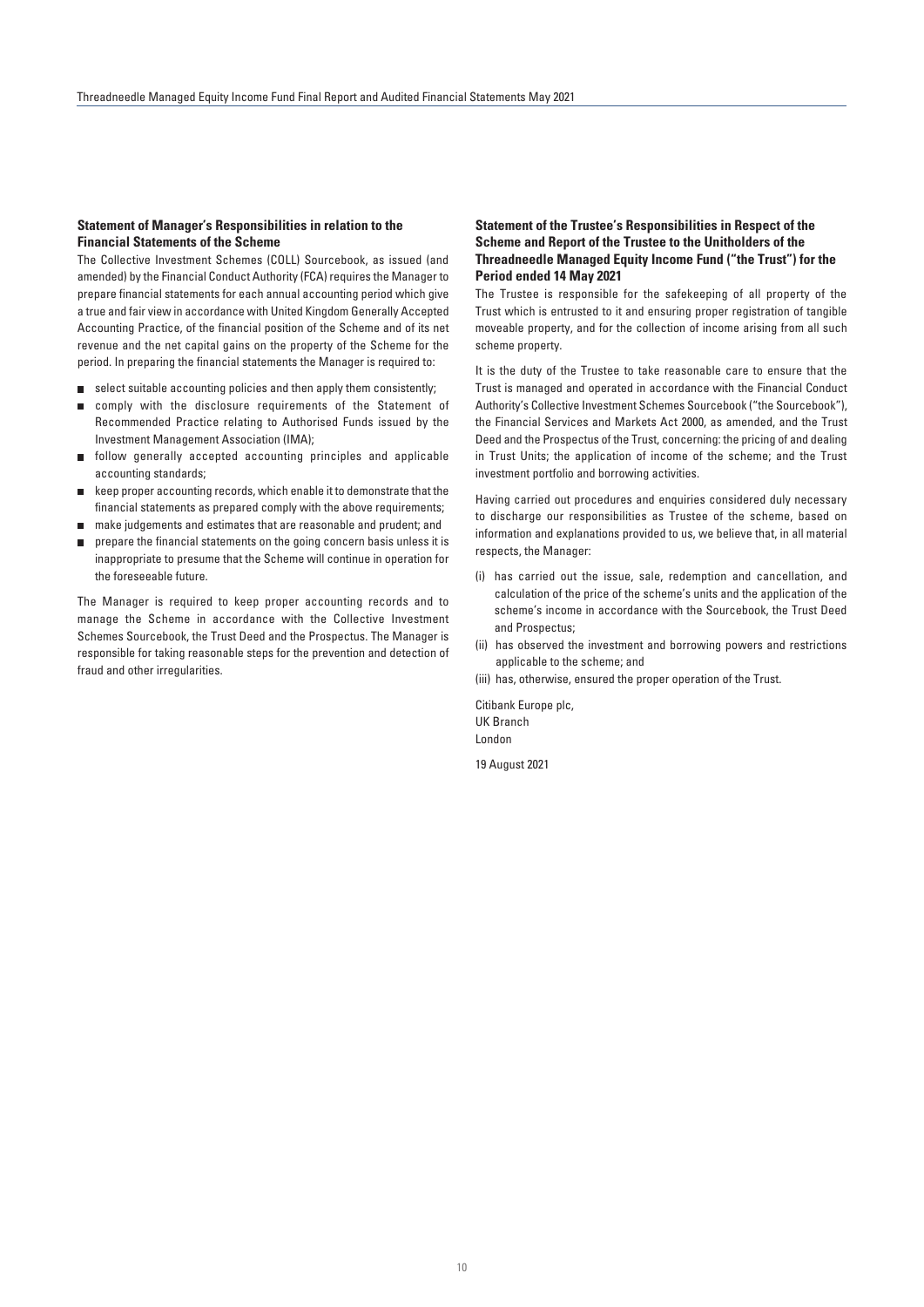# **Independent auditors' report to the Unitholders of Threadneedle Managed Equity Income Fund**

#### **Report on the audit of the financial statements Opinion**

In our opinion, the financial statements of Threadneedle Managed Equity Income Fund (the "Trust"):

- give a true and fair view of the financial position of the Trust as at 14 May 2021 and of the net revenue and the net capital losses on its scheme property for the period from 26 February 2021 to 14 May 2021 ("the period") then ended; and
- have been properly prepared in accordance with United Kingdom Generally Accepted Accounting Practice (United Kingdom Accounting Standards, comprising FRS 102 "The Financial Reporting Standard applicable in the UK and Republic of Ireland", and applicable law), the Statement of Recommended Practice for UK Authorised Funds, the Collective Investment Schemes sourcebook and the Trust Deed.

We have audited the financial statements, included within the Final Report and Audited Financial Statements (the "Final Report"), which comprise: the Balance Sheet as at 14 May 2021; the Statement of Total Return, the Statement of Change in Net Assets Attributable to Unitholders for the period then ended; the Distribution Tables; and the Notes to the Financial Statements, which include a description of the significant accounting policies.

## **Basis for opinion**

We conducted our audit in accordance with International Standards on Auditing (UK) ("ISAs (UK)") and applicable law. Our responsibilities under ISAs (UK) are further described in the Auditors' responsibilities for the audit of the financial statements section of our report. We believe that the audit evidence we have obtained is sufficient and appropriate to provide a basis for our opinion.

#### *Independence*

We remained independent of the Trust in accordance with the ethical requirements that are relevant to our audit of the financial statements in the UK, which includes the FRC's Ethical Standard, and we have fulfilled our other ethical responsibilities in accordance with these requirements.

# **Emphasis of Matter – Basis of Preparation**

In forming our opinion on the financial statements, which is not modified, we draw attention to note 1 (a) to the financial statements which describes the directors' reasons why the financial statements have been prepared on a basis other than going concern.

#### **Reporting on other information**

The other information comprises all of the information in the Final Report other than the financial statements and our auditors' report thereon. The Authorised Fund Manager is responsible for the other information. Our opinion on the financial statements does not cover the other information and, accordingly, we do not express an audit opinion or, except to the extent otherwise explicitly stated in this report, any form of assurance thereon.

In connection with our audit of the financial statements, our responsibility is to read the other information and, in doing so, consider whether the other information is materially inconsistent with the financial statements or our knowledge obtained in the audit, or otherwise appears to be materially misstated. If we identify an apparent material inconsistency or material misstatement, we are required to perform procedures to conclude whether there is a material misstatement of the financial statements or a material misstatement of the other information. If, based on the work we have performed, we conclude that there is a material misstatement of this other information, we are required to report that fact. We have nothing to report based on these responsibilities.

# *Authorised Fund Manager's Report*

In our opinion, the information given in the Authorised Fund Manager's Report for the financial period for which the financial statements are prepared is consistent with the financial statements.

# **Responsibilities for the financial statements and the audit**

*Responsibilities of the Authorised Fund Manager for the financial statements*  As explained more fully in the Statement of Manager's Responsibilities in relation to the Financial Statements of the Scheme, the Authorised Fund Manager is responsible for the preparation of the financial statements in accordance with the applicable framework and for being satisfied that they give a true and fair view. The Authorised Fund Manager is also responsible for such internal control as they determine is necessary to enable the preparation of financial statements that are free from material misstatement, whether due to fraud or error.

In preparing the financial statements, the Authorised Fund Manager is responsible for assessing the Trust's ability to continue as a going concern, disclosing as applicable, matters related to going concern and using the going concern basis of accounting unless the Authorised Fund Manager either intends to wind up or terminate the Trust, or has no realistic alternative but to do so.

#### *Auditors' responsibilities for the audit of the financial statements*

Our objectives are to obtain reasonable assurance about whether the financial statements as a whole are free from material misstatement, whether due to fraud or error, and to issue an auditors' report that includes our opinion. Reasonable assurance is a high level of assurance, but is not a guarantee that an audit conducted in accordance with ISAs (UK) will always detect a material misstatement when it exists. Misstatements can arise from fraud or error and are considered material if, individually or in the aggregate, they could reasonably be expected to influence the economic decisions of users taken on the basis of these financial statements.

Irregularities, including fraud, are instances of non-compliance with laws and regulations. We design procedures in line with our responsibilities, outlined above, to detect material misstatements in respect of irregularities, including fraud. The extent to which our procedures are capable of detecting irregularities, including fraud, is detailed below.

Based on our understanding of the Trust/industry, we identified that the principal risks of non-compliance with laws and regulations related to breaches of the Collective Investment Schemes sourcebook, and we considered the extent to which non-compliance might have a material effect on the financial statements, in particular those parts of the sourcebook which may directly impact on the determination of amounts and disclosures in the financial statements. We evaluated management's incentives and opportunities for fraudulent manipulation of the financial statements (including the risk of override of controls), and determined that the principal risks were related to posting inappropriate journal entries to increase revenue or to increase the net asset value of the Trust. Audit procedures performed included:

- $\blacksquare$ Discussions with the Authorised Fund Manager, including consideration of known or suspected instances of non-compliance with laws and regulation and fraud;
- Reviewing relevant meeting minutes, including those of the Authorised Fund Manager's board of directors;
- Identifying and testing journal entries, specifically any journals posted as part of the financial year end close process; and
- Designing audit procedures to incorporate unpredictability around the  $\Box$ nature, timing or extent of our testing.

There are inherent limitations in the audit procedures described above. We are less likely to become aware of instances of non-compliance with laws and regulations that are not closely related to events and transactions reflected in the financial statements. Also, the risk of not detecting a material misstatement due to fraud is higher than the risk of not detecting one resulting from error, as fraud may involve deliberate concealment by, for example, forgery or intentional misrepresentations, or through collusion.

A further description of our responsibilities for the audit of the financial statements is located on the Financial Reporting Council's website at: www.frc.org.uk/auditorsresponsibilities. This description forms part of our auditors' report.

## *Use of this report*

This report, including the opinions, has been prepared for and only for the Trust's unitholders as a body in accordance with paragraph 4.5.12 of the Collective Investment Schemes sourcebook and for no other purpose. We do not, in giving these opinions, accept or assume responsibility for any other purpose or to any other person to whom this report is shown or into whose hands it may come save where expressly agreed by our prior consent in writing.

## **Other required reporting**

**Opinion on matter required by the Collective Investment Schemes sourcebook** In our opinion, we have obtained all the information and explanations we consider necessary for the purposes of the audit.

## **Collective Investment Schemes sourcebook exception reporting**

Under the Collective Investment Schemes sourcebook we are also required to report to you if, in our opinion:

- proper accounting records have not been kept; or
- the financial statements are not in agreement with the accounting  $\blacksquare$ records and returns.

We have no exceptions to report arising from this responsibility.

Privaterhouse Coopers LLP

PricewaterhouseCoopers LLP Chartered Accountants and Statutory Auditors Edinburgh 19 August 2021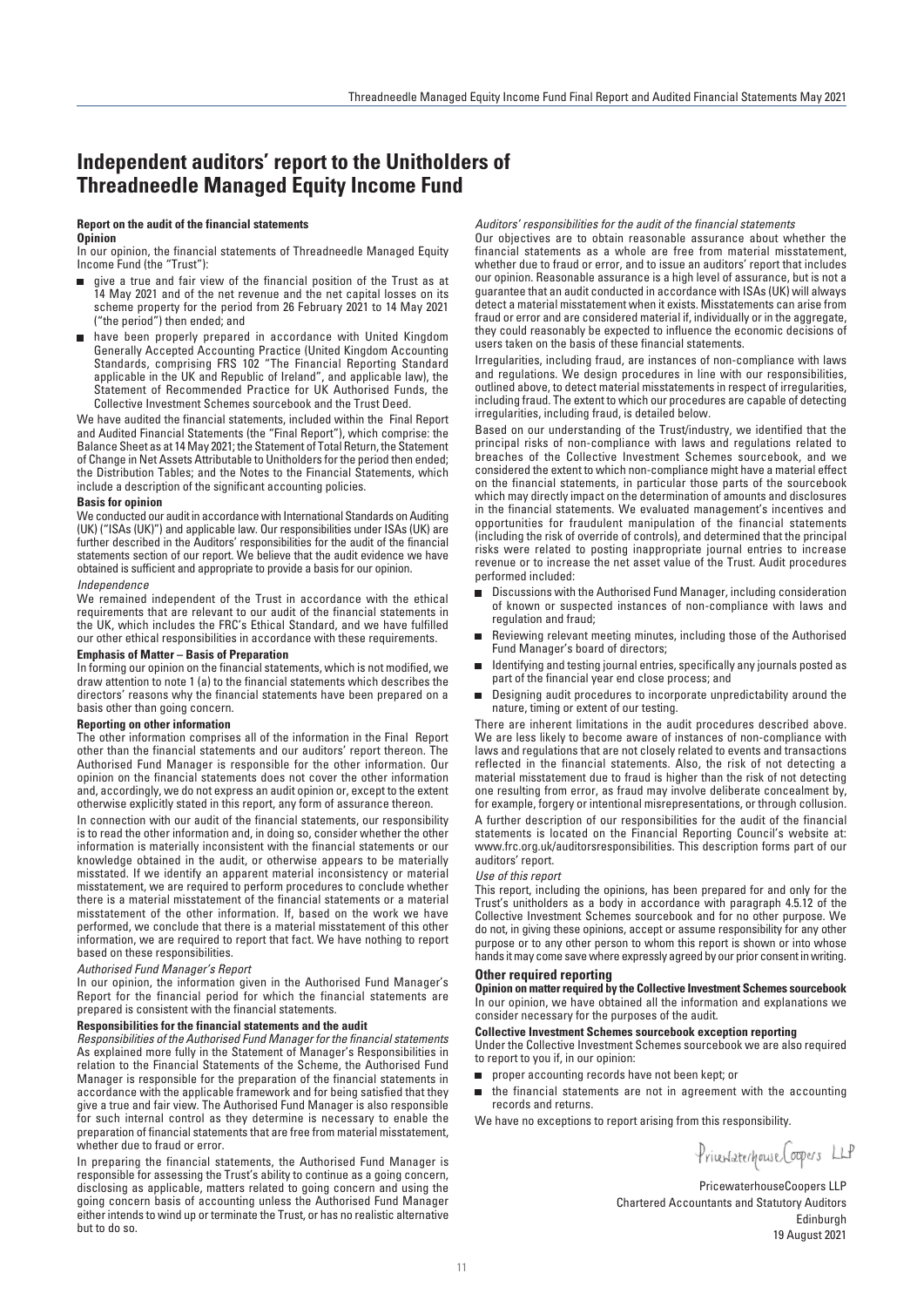# **Portfolio Statement**

*as at 14 May 2021*

| <b>Holding</b>                    | Investment                                          | Value<br>£000 | $%$ of<br><b>Net Asset</b><br>Value |
|-----------------------------------|-----------------------------------------------------|---------------|-------------------------------------|
|                                   | <b>COLLECTIVE INVESTMENT SCHEMES 0.00% (99.64%)</b> |               |                                     |
|                                   | UK equity 0.00% (63.84%)                            |               |                                     |
|                                   | UK bond 0.00% (10.66%)                              |               |                                     |
|                                   | Overseas equity 0.00% (20.08%)                      |               |                                     |
|                                   | Overseas bond 0.00% (5.06%)                         |               |                                     |
|                                   | <b>Total collective investment schemes</b>          |               |                                     |
| <b>Total value of investments</b> |                                                     |               |                                     |
| Net other assets (0.36%)          |                                                     |               |                                     |
| <b>Net assets</b>                 |                                                     |               |                                     |

*February 2021 comparatives in brackets.*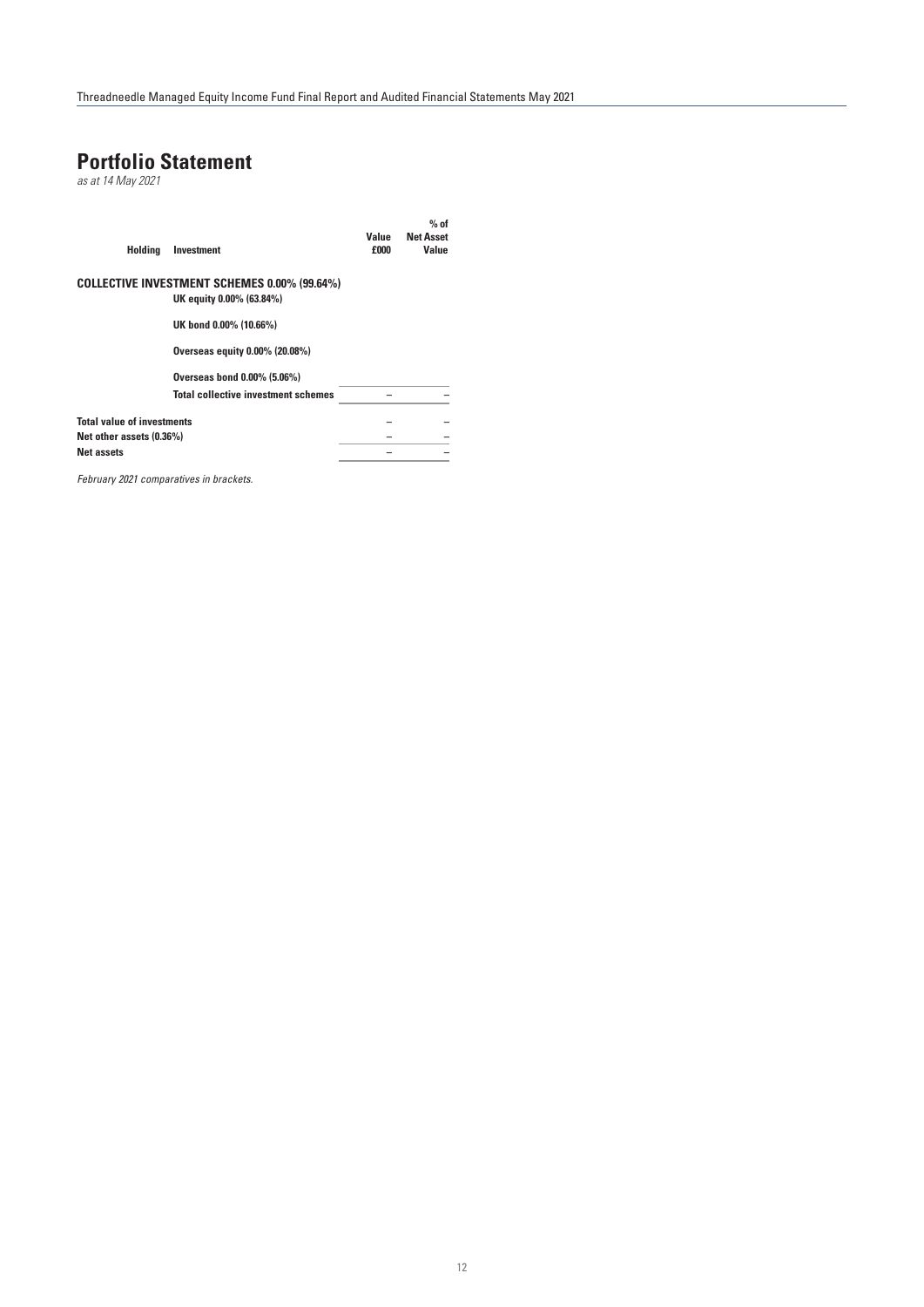# **Important Information**

# **General**

The Fund is an authorised unit trust scheme that has been set up in accordance with the rules contained in the Financial Conduct Authority's (FCA) Collective Investment Schemes sourcebook (COLL) and operates under Chapter 5 of the COLL Rules. Until 31 December 2020, the fund was certified by the FCA as eligible to enjoy the rights conferred by the Undertakings for Collective Investment in Transferable Securities Directive (2009/65/EC) (the "UCITS Directive").

The prospectus, which describes the fund in detail, is available on request from Threadneedle Investment Services Limited (the "Manager").

#### **Changes to the Prospectus**

During the period from 26 February 2021 to 14 May 2021, the following changes were made to the prospectus of the fund:

- Amendments required as a result of changes to UK law, rules and regulations affecting collective investment schemes following the UK's exit from the European Union.
- Update to the list of directors of the Manager.
- Updates to Appendix III (Eligible Securities Markets and Eligible Derivatives Markets).
- Updates to Appendix IV (Performance of the Fund).
- Updates to Appendix VI (Delegates of the Depositary).
- Effective 9 April 2021 change of name of the Fund to include (in wind-up).

# **Changes to the Trust Deed**

■ During the period from 26 February 2021 to 14 May 2021 the Trust Deed was amended to reflect the change of name of the fund to Threadneedle Manged Equity Income Fund (in wind-up).

# **Brexit**

The UK's departure from the European Union (EU) single market became effective from 1 January 2021 with the end of the Brexit transition period and the post-Brexit trade deal between the UK and EU taking effect at 11pm on 31 December 2020.

As a result of the UK leaving the EU, UK funds managed by a UK manager such as the fund will no longer qualify as EEA UCITS Schemes under the UCITS Directive and can therefore no longer benefit from the passporting rights under the EEA UCITS regime. Under the UCITS Directive, both the collective investment funds and their managers must be established and registered or authorised in the EU in order to be able to market funds to retail and professional investors across the EU.

The Fund, authorised as a UK UCITS Scheme, still follows all the same rules and regulations as EEA UCITS Schemes, but it can no longer be marketed in the EEA States using a UCITS passport.

#### **COVID-19**

The coronavirus disease 2019 (COVID-19) public health crisis has become a pandemic that has resulted in, and may continue to result in, significant global economic and societal disruption and market volatility due to disruptions in market access, resource availability, facilities operations, imposition of tariffs, export controls and supply chain disruption, among others. Such disruptions may be caused, or exacerbated by, quarantines and travel restrictions, workforce displacement and loss in human and other resources. The uncertainty surrounding the magnitude, duration, reach, costs and effects of the global pandemic, as well as actions that have been or could be taken by governmental authorities or other third parties, present unknowns that are yet to unfold. The impacts, as well as the uncertainty over impacts to come, of COVID-19 – and any other infectious illness outbreaks, epidemics and pandemics that may arise in the future – could negatively affect global economies and markets in ways that cannot necessarily be foreseen. In addition, the impact of infectious illness outbreaks and epidemics in emerging market countries may be greater due to generally less established healthcare systems, governments and financial markets. Public health crises caused by the COVID-19 outbreak may exacerbate other pre-existing political, social and economic risks in certain countries or globally. The disruptions caused by COVID-19 could prevent the fund from executing advantageous investment decisions in a timely manner and negatively impact the fund's ability to achieve their investment objectives.

# **Value Assessment Report**

As required by the FCA we have carried out an annual Value Assessment Report and this report is available on our website as follows:

https://www.columbiathreadneedle.co.uk/en/value-assessment-report?it=Private

https://www.columbiathreadneedle.co.uk/en/value-assessment-report?it=Intermediary

https://www.columbiathreadneedle.co.uk/en/value-assessment-report?it=Institutional

#### **Charges and Prices**

For the fund, two unit prices are quoted, the 'offer' price at which you buy units and the 'bid' price at which you sell them back to us. The difference between these two prices includes the initial charge and is called the bid/ offer spread.

The fees and expenses of the Manager, Trustee, Registrar, Auditor and the FCA authorisation fee are payable by the fund.

# **Income Equalisation**

Since fund operates equalisation, the first allocation made after the acquisition of units will include an amount of equalisation. This amount represents the Manager's best estimate of the income included in the price at which the units were acquired (subject to grouping where appropriate) and represents a capital repayment for UK tax purposes which should be deducted from the cost of units in arriving at any capital gain realised on their subsequent disposal.

## **Individual Savings Accounts**

Throughout the accounting period the fund has satisfied the requirements of the Individual Savings Account Regulations 1998 (as amended).

It is the Manager's intention that the fund will be managed in such a way as to continue to meet this requirement.

#### **Foreign Account Tax Compliance Act (FATCA)**

Threadneedle and its funds (Threadneedle) have registered with the US Internal Revenue Service in accordance with FATCA and other current related legislation. Threadneedle has put in place appropriate processes and procedures to maintain its compliance with the statutory requirements, including ensuring that Threadneedle obtain the required certification from its clients and investors as necessary to mitigate any requirement upon Threadneedle to withhold or report such clients under the legislation. This registration and compliance process will ensure that Threadneedle should not suffer withholding tax under FATCA.

## **Common Reporting Standard (CRS)**

The Common Reporting Standard ('CRS') has come into effect in stages, starting from 1 January 2016, was developed by the Organisation for Economic Co-operation and Development ('OECD'). The CRS has been adopted in the UK by The International Tax Compliance Regulations 2015, and may require Threadneedle funds to report account holder information to HMRC about their shareholdings. HMRC will in turn pass this information onto the competent authorities with which it has an agreement.

#### **Remuneration Disclosures**

This disclosure is made in respect of the remuneration policy of Threadneedle Asset Management Sárl ("TAM Sárl" or "the Group"), as it applies to Threadneedle Investments Services Limited ("the Manager") in respect of the Undertakings for Collective Investment in Transferable Securities ("UCITS") Directive and other applicable rules and guidance. The Remuneration Policy applies to all its subsidiary entities to which the UCITS directives requirements apply, and was last approved by the Remuneration Committee in June 2018.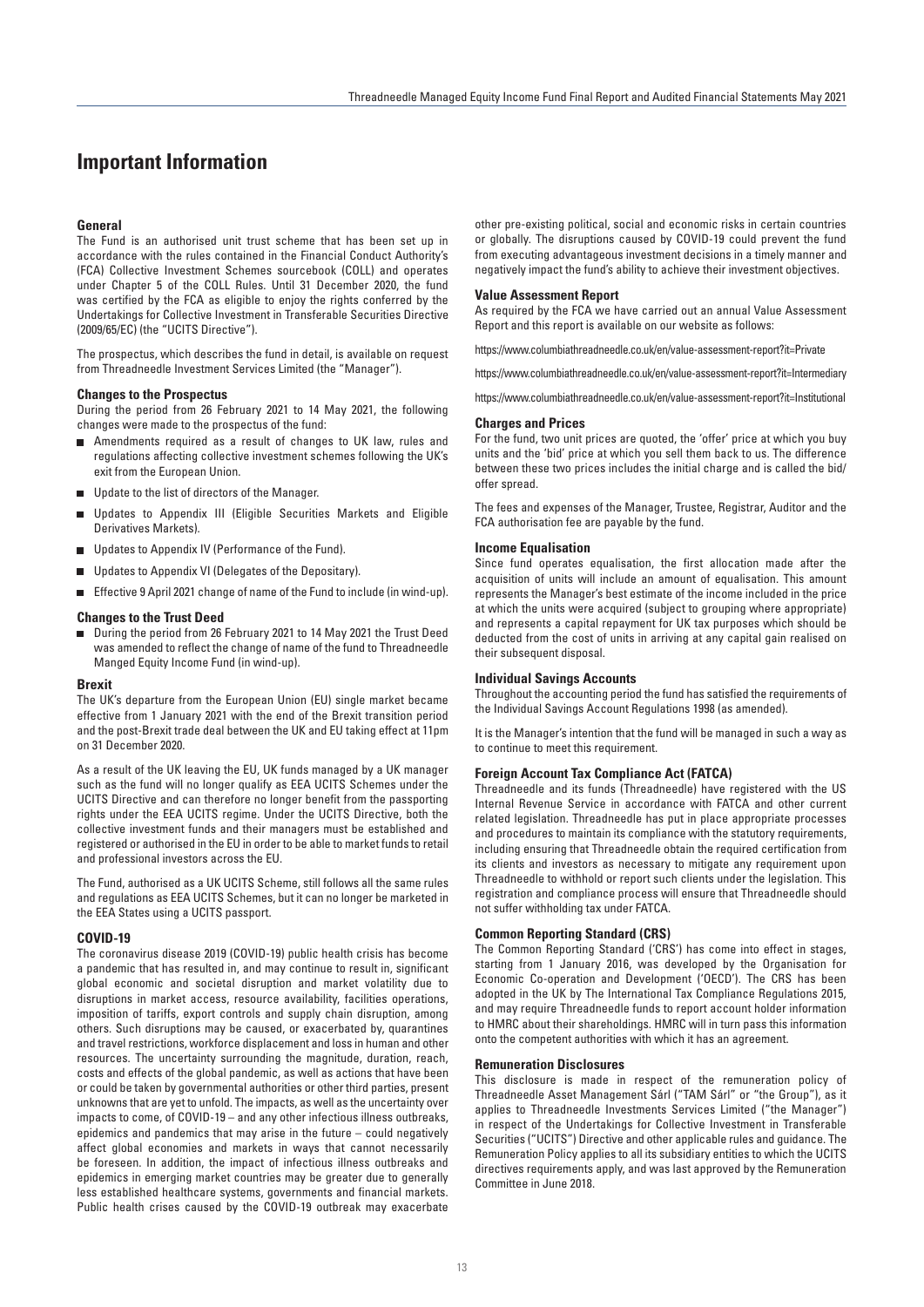# **Important Information**

*(continued)*

# **1. The Remuneration Committee**

The Remuneration Committee of TAM Sárl is a sub-committee of the TAM Sárl Board with the responsibility to establish the philosophy and objectives that will govern the Group's compensation and benefit programmes; review and approve compensation and benefit plans, policies, and practices; and oversee and approve the Group's remuneration. It has been determined to be independent of the day-to-day executive management of the Group, its Members being Directors of the Group who are nominated by Ameriprise Financial, and the Group's parent company.

Current Committee Members are Mr Walter Berman, and Mr Ted Truscott. Meetings are normally held in January, March, June, September and December. The Group's Global Head, Reward acts as Secretary to the Committee. The Committee may invite the attendance of any Group employee or functional expert from the parent company as deemed appropriate, to allow it to fulfil its responsibilities including ensuring remuneration is consistent with effective risk management and does not encourage excessive risk taking.

## **2. Determining Incentive Remuneration Pools**

The Manager made its annual Total Incentive Award decisions from separate pools covering the Property business, Distribution unit, Investments business and Support functions, ultimately aggregated for governance and oversight at the EMEA regional level. Those pools are determined at the final discretion of the Remuneration Committee with reference to four un-weighted factors being a 'Top-Down' assessment of market practice, legal and regulatory requirements and any other internal or external contextual factors; a 'Bottom-Up' calculation based on business performance against Plan and Target Incentive level for the firm (see 'Pay for Performance' below); the overall financial and strategic performance of the Group; and the financial and strategic performance of Ameriprise Financial as the Group's parent company and shareholder. The Committee also receives ongoing reports through the year from the Risk function regarding risk assessments and any themes or areas of note related to risk control or risk-related behavioural concerns.

The Committee takes all of these factors into account in order to make a balanced decision on the Total Incentive pool for the year in question.

# **3. Determining Individual Total Incentive Awards**

Individual reward decisions are wholly discretionary, although strongly informed by the annual performance appraisal and by known market remuneration levels for equivalent jobs as well as by the pool funding available. Risk and Compliance provide a critical input to final performance rating setting, ensuring that any risk and relevant behavioural concerns are reflected in performance appraisals and subsequently in remuneration recommendations. The leads in Risk and Compliance also report directly to the Remuneration Committee of the award process to ensure that the Committee receives a direct report on which to base its final risk adiustment decisions.

Base salaries are maintained at a market-competitive level in order to ensure that, if required, it is possible to award zero incentive.

# **Pay for Performance**

The bottom-up element of the incentive pool determination process measures team and wider business performance against key business targets for each area of the Group, including longer-term investment performance for the Investments and Property divisions and a mix of gross and net sales for Distribution. Investment performance is assessed against each fund's benchmarks and its risk profile. All such assessments' impacts on the bottom-up calculation are capped so as not to incentivise managers to take excessive risk in order to deliver higher incentive pools. While the Group and parent company financial and strategic results are important factors in pool determination, the model is set up to ensure that delivery of the business' core goals, including delivering investment performance to its customers, is an explicit and significant driver in pool determination for those divisions.

Individual discretionary awards from the available funding, in context of market-competitive reward levels for the job in question, are driven strongly by each individual's ratings against Goals (objectives) and the Group's Values, each of which is separately rated on a 5-point scale to ensure the Values assessment is given due prominence. Goals focus on the key deliverables for the role that year, in particular on the delivery of investment performance for Investments employees and for the Property division: all employees are also managed against a mandatory Risk Management Goal. Investment performance, where relevant to the role, is assessed against each fund's benchmark and its risk profile.

Ratings are consistency-checked across the business with the input of the Heads of Risk and Compliance to ensure balance and due reflection of risk management. For Sales, Property and Investment incentives there is no predetermined grid or formula driving awards, which are discretionary in order to be able to account for and reflect all relevant factors.

# **Delivery of Total Incentives**

Threadneedle believes that deferred awards for higher earners and risktakers are a matter of good practice and an important part of aligning key staff's interests with the long-term interests of customers and shareholders. To that end, Total Incentive awards for all employees in the Group may be delivered partly in deferred awards through the Ameriprise Financial Long-Term Incentive Award ("LTIA") programme and, for Code Staff and those in the Investments division, through a fund deferral programme. Deferrals, and delivery of awards in instruments, will comply with relevant regulatory requirements in force from time to time.

Staff qualifying as Code Staff/Identified employees and those of a comparable level of seniority are subject to a higher rate of deferral. 50% of the overall incentive award is delivered in fund-linked units subject to a holding period after delivery. The fund linked units are designed to reflect the performance of a cross section of products and asset classes within the region.

# **4. Identified Staff**

The Manager defines its' Code Staff/Identified Staff in line with the definitions provided by SYSC 19E and associated guidance. Those Identified Staff are the senior management, individuals with a material impact on the risk profile of UCITS, individuals within control functions and other employees whose total remuneration takes them in to the same bracket as senior management and risk takers, whose professional activities have a material impact on the risk profiles of the Manager or of the funds it manages. In practice, this will include the named Fund Managers of the Manager's funds.

# **5. Remuneration Payment Disclosure**

The performance period for remuneration operate on a calendar year basis.

Total remuneration paid by the Management Company to 14 UCITS V Remuneration Code Staff Senior Managers in respect of its UCITS activities in the 2020 performance year was £1.10m, of which £0.48m was fixed and £0.62m was variable. Total remuneration paid to other members of the UCITS Remuneration Code Staff whose actions had a material impact on the risk profile of the Manager was £6.79m, of which £2.87m was fixed and £3.92m was variable. Total Remuneration paid to delegated managers of UCITS regulated funds was £0.40m, of which £0.08m was fixed and £0.32m was variable.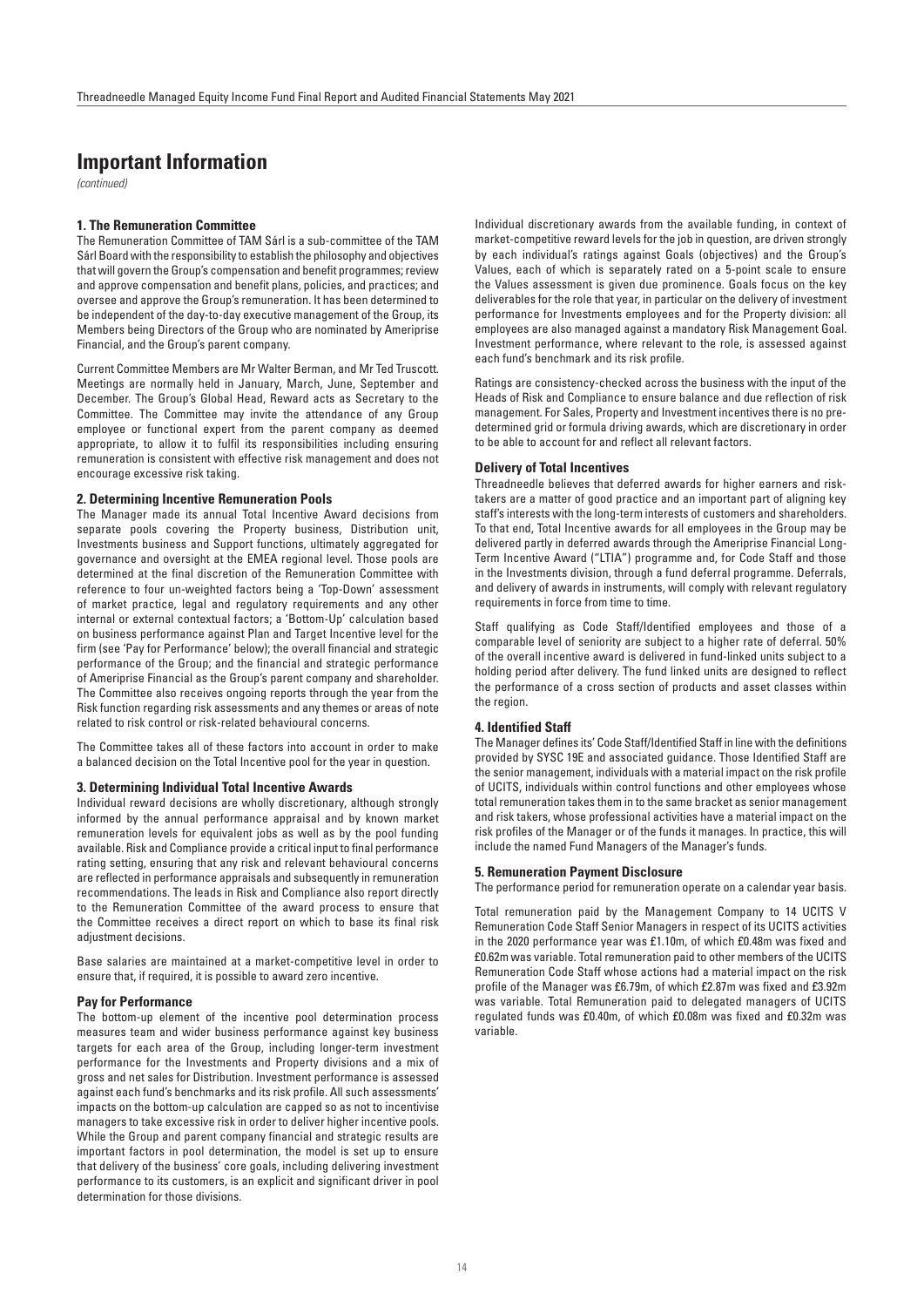# **Directory**

# **Manager**

Threadneedle Investment Services Limited (Authorised and Regulated by the Financial Conduct Authority (FCA))

# **Registered Office**

Cannon Place 78 Cannon Street London EC4N 6AG

# **Client Services Details**

**Address:** Threadneedle Investment Services Limited PO Box 10033, Chelmsford, Essex CM99 2AL **Telephone UK Investors:** (dealing & customer enquiries): 0800 953 0134\* **Telephone non-UK Residents:** (dealing & customer enquiries): +352 46 40 10 7020\* **Fax UK Investors (dealing):** 0845 113 0274

**Fax non-UK Investors (dealing):** +352 2452 9807 **Email** (enquiries): questions@service.columbiathreadneedle.co.uk

# **Registrar**

Threadneedle Investment Services Limited Delegated to: SS&C Financial Services Europe Limited (Authorised and regulated by the FCA) SS&C House St Nicholas Lane, Basildon, Essex SS15 5FS

# **Directors of the Manager**

K Cates (non-executive) J Griffiths A Roughead (non-executive) R Vincent L Weatherup

# **Investment Manager**

Threadneedle Asset Management Limited (Authorised and regulated by the FCA)

# **Registered Office**

Cannon Place 78 Cannon Street London EC4N 6AG

# **Trustee**

Citibank Europe plc, UK Branch (Authorised by the Prudential Regulatory Authority (PRA) and regulated by the FCA and PRA) Head Office and Registered Office Citigroup Centre Canada Square Canary Wharf London E14 5LB

# **Legal Advisers**

Eversheds Sutherland (International) LLP One Wood Street London EC2V 7WS

# **Independent Auditor**

PricewaterhouseCoopers LLP Atria One 144 Morrison Street Edinburgh EH3 8EX